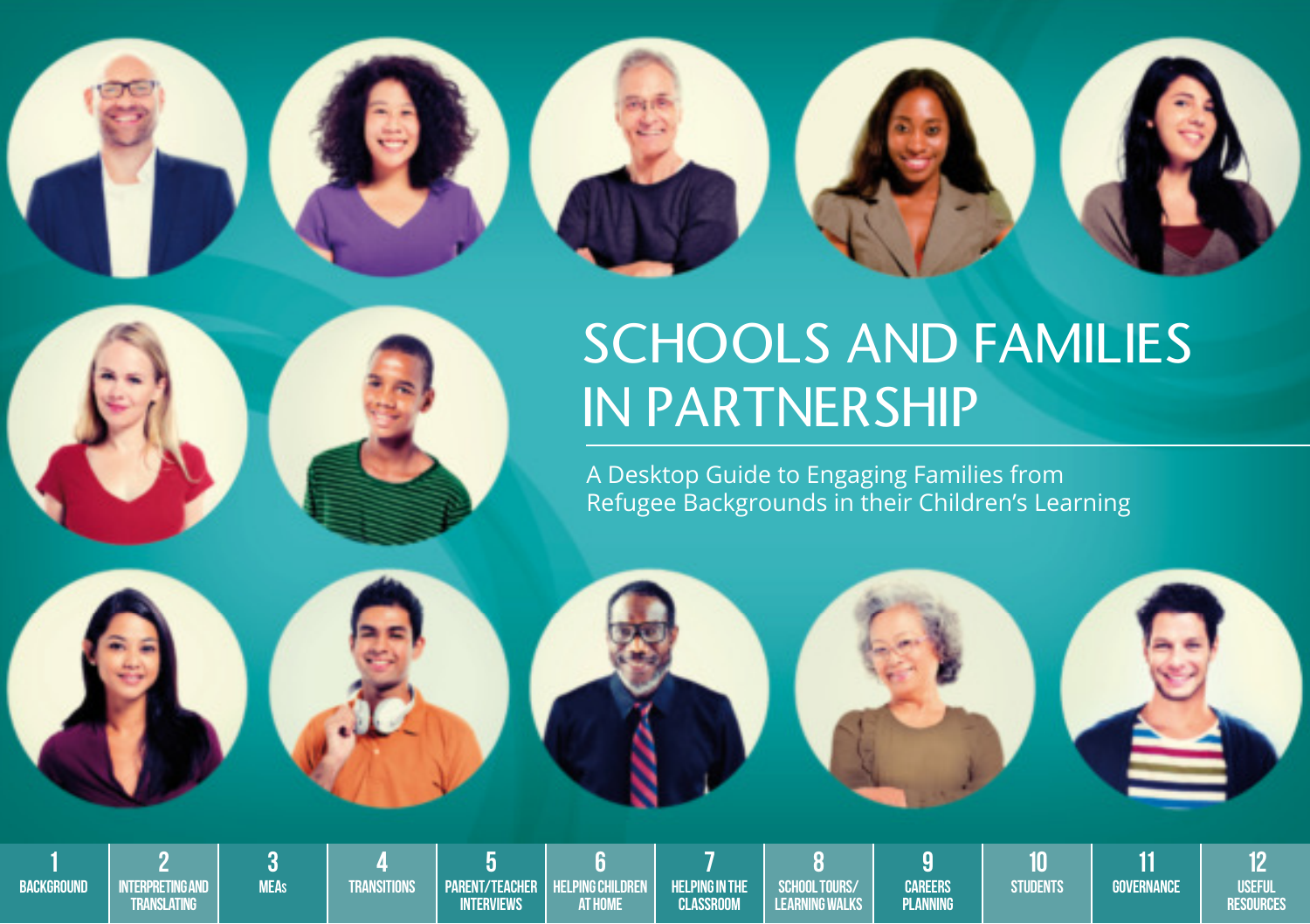## 1. BACKGROUND

This desktop guide is the result of a project involving five Victorian schools as part of the Refugee Education Support Program (RESP). RESP is a partnership between the Victorian Foundation for Survivors of Torture (Foundation House), the Centre for Multicultural Youth (CMY) and the Department of Education and Training (DET), in collaboration with the Catholic Education Commission of Victoria (CECV) and Independent Schools Victoria (ISV).

RESP partners with clusters of schools and relevant community agencies to develop school-based strategies that strengthen the education and wellbeing outcomes of students and families from refugee backgrounds. RESP school networks are established over an 18 month project cycle in metropolitan Melbourne and regional Victoria, to implement a whole-school approach to support students and families from refugee backgrounds.



The project established a state-wide partnership group of parents<sup>1</sup> from refugee backgrounds and school staff. The group aimed to improve student educational outcomes by supporting schools to enhance their capacity to engage with parents from refugee backgrounds.

The evidence base supporting the relationship between learning achievement and parental engagement in the education process is well established. 'Supporting parents and carers to be actively involved in their child's learning' is a key strategy within DET's 2013-2017 Strategic Plan.<sup>2</sup>

There is much to be understood, however, about successful practices to establish sustainable relationships between school communities and families from refugee backgrounds.



Many students from refugee backgrounds are highly likely to be disadvantaged when attending school in Australia. In addition to experiencing the trauma of war and displacement, students and parents may be unfamiliar with the Australian school system and have limited literacy and numeracy skills in their first language. They may also have limited English language skills. While all parents generally have high education aspirations for their children, parents from refugee backgrounds may have had limited access to schooling themselves, have different cultural expectations of parental engagement in school, and be unsure about the contribution that they can make to their children's education. Schools are reminded that while parents from refugee backgrounds may not be formally educated, they can, and should, be seen as co-educators of their children.

**1 BACKGROUND 2 INTERPRETING AND Translating 3 MEAs 4 Transitions 5 Parent/Teacher Interviews 6 Helping Children at Home 7 Helping in the Classroom 8 School Tours/ Learning Walks 9 Careers Planning 10 STUDENTS 11 Governance 12 Useful Resources**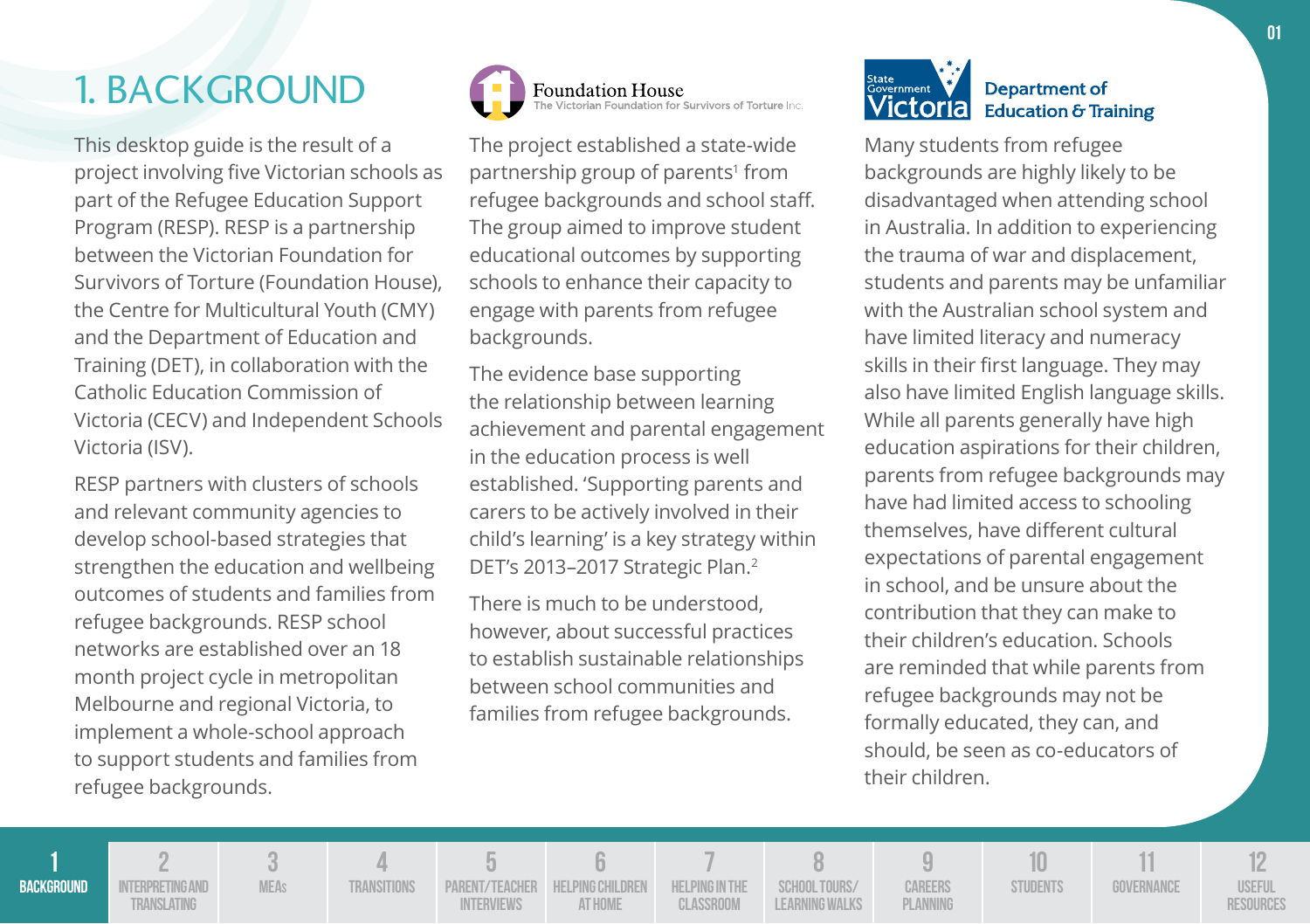### Definition of parent engagement

During the project, the five schools' advisory groups developed the following common definition for all parent engagement activities in schools:

*'A two- way collaboration between families and schools based on good communication, trusting relationships and respectful partnerships, with the goal of enhancing children's education'*

This definition must be set within the context of schools that embrace a whole-school approach to intercultural awareness, and have an understanding of the refugee experience. Advice on a whole-school approach is provided in the Foundation House publication *School's In for Refugees: A Whole-School Approach to Supporting Students of Refugee Background (2011)* which can be accessed here:

www.foundationhouse.org.au/schools-in-for-refugees

The project brought together parents from refugee backgrounds with school leadership teams to form advisory groups in five schools in Victoria. The schools included three primary schools, one secondary school and one Prep–12 school, located in Dandenong, Mooroolbark, Laverton, Roxburgh Park and Traralgon. Schools participating in the project had a well-established relationship with Foundation House, and were known for their whole-school approach to intercultural awareness, and their solid understanding of the refugee experience. Parents were selected from a growing ethnic community within each school, coming from Iraq, Afghanistan, South Sudan and Burma (both Chin and Karen ethnic groups).

The groups met regularly to discuss barriers and facilitators to parents'

involvement in their children's learning. This guide captures these discussions and reflects the voice of parents from refugee backgrounds.

The background paper, *Educating Children from Refugee Backgrounds: A Partnership Between Schools and Parents*, has informed the development of this Guide and can be accessed at: www. foundationhouse.org.au/schoolssupport-program-resources.

Schools that plan to use this guide may be at the beginning of their journey of supporting students from refugee backgrounds or may be experienced in a whole-school approach. The guide will be useful to all schools, as it reflects advice contributed by experienced school staff alongside parents from refugee backgrounds.

1 Children from refugee backgrounds may be cared for by members of an extended family, or friends, if parents have been lost. Some refugee minors may also be in state care. The term 'parent' in this report is used to encompass all such relationships.

2 www.education.vic.gov.au/about/department/Pages/stratplan.aspx

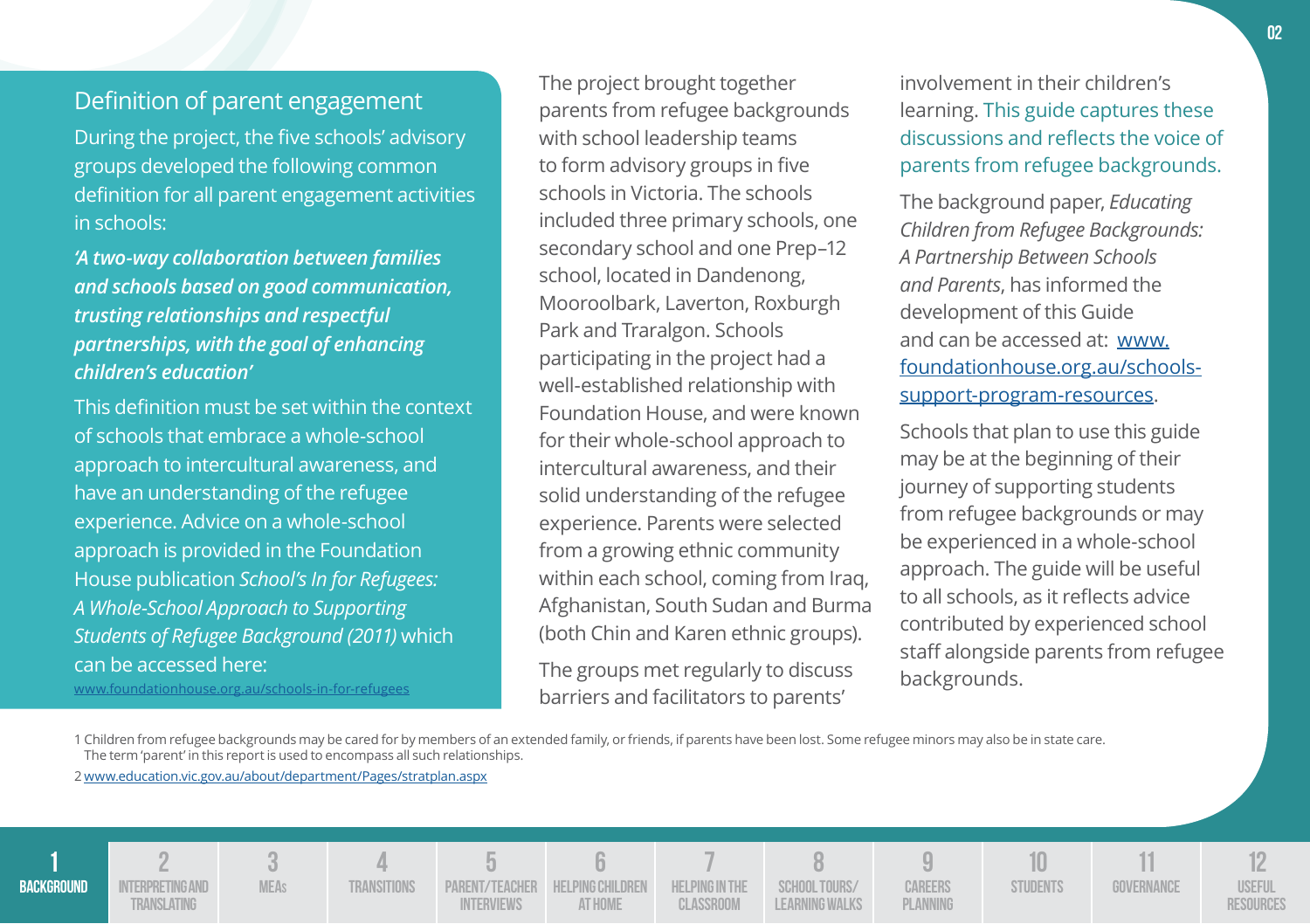## 2. INTERPRETING AND TRANSLATING

*We've used bilingual students to provide information to parents, but they have insufficient knowledge to explain all the issues to their parents.* (School)

*It's very good to have a relationship with the school. Some children might report what the school says. For example, 'There's no homework' or 'I don't have to wear a uniform.' If you have a good relationship and communication with the school you can check this out.*  (Parent)

**1 BACKGROUND** 

**2 Interpreting and Translating**

**3 MEAs**

**4 Transitions**

**5 Parent/Teacher Interviews**

**6 Helping Children at Home**

**7 Helping in the Classroom**

**8 School Tours/ Learning Walks**

**9 Careers Planning**

Open, two-way communication strategies, built on policies and practices within a school, are fundamental to building trusting relationships. Such relationships are crucial to engaging parents from refugee backgrounds in school activities and practices to support their children's education. Parents clearly state that there is no point in holding information sessions or meetings with them unless the information is accessible and able to be understood. Regular use of trained interpreters and translation of written communication by schools ensures an inclusive and respectful environment for parents. There are many issues associated with using family, friends or multicultural education aides (MEAs) as interpreters. Such issues include:

- Uncertainty of accuracy of information discussed
- Exposure of sensitive or traumatic material of a confidential nature
- Placing undue stress on family relations
- Imposing unfair responsibility on children
- Undermining the role of parents

It is important to always brief the interpreter. Schools use specific terminology and the briefing ensures that complex content is clearly explained; that goals and aims of the information session or meeting are clear; and that the format of any forms or reports is clearly understood. Many schools, and parents, will develop a relationship with interpreters who are regularly utilised. A positive relationship between the school and interpreter is conducive to effective outcomes for all.

> **10 STUDENTS**

**11 Governance**

**12 Useful Resources**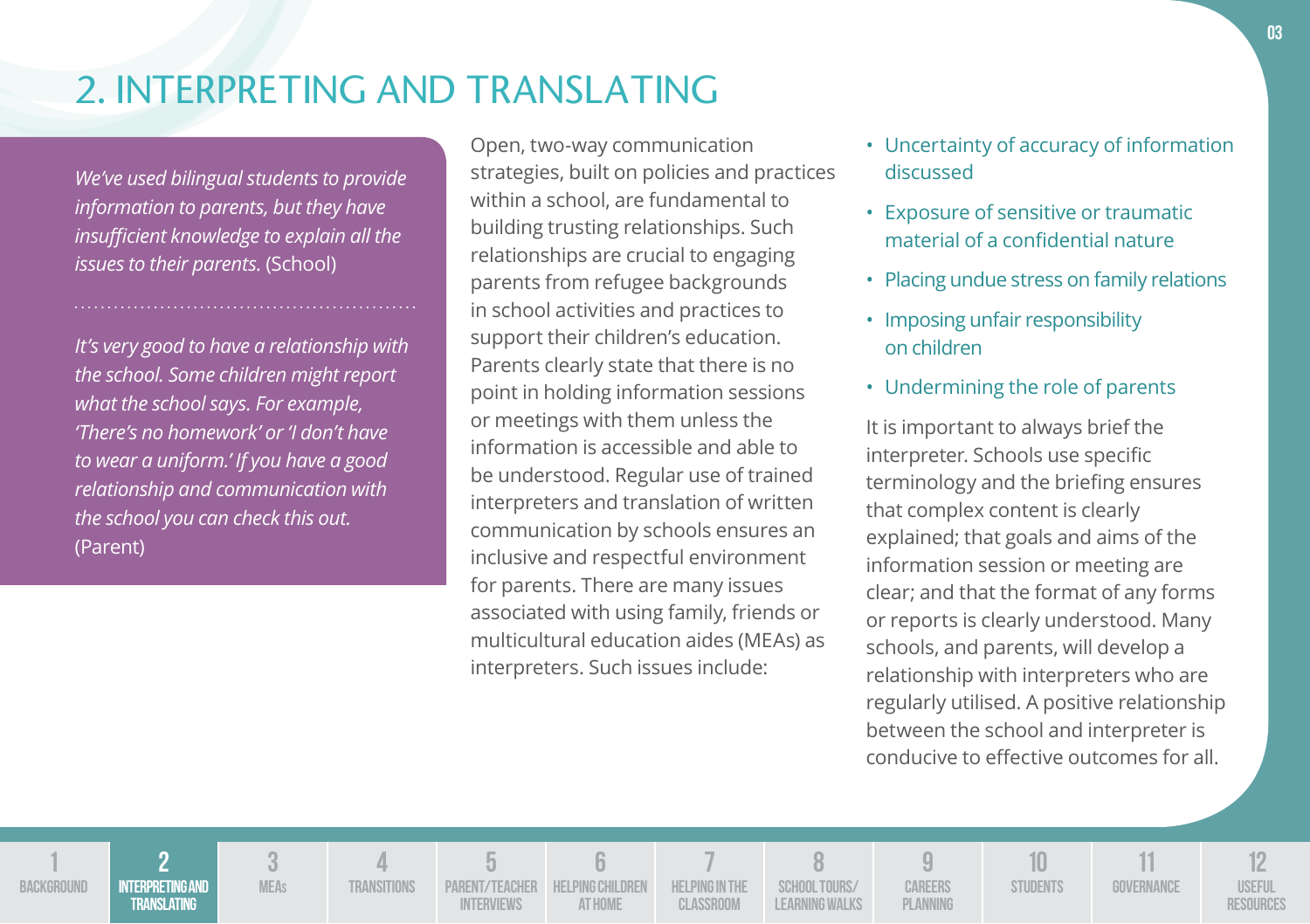Specific recommendations for using interpreters are:

- Ensure there are sufficient interpreters and a system for effective allocation.
- Inform parents that teachers will be using interpreters.
- Monitor the standard of interpreting and provide feedback to interpreting provider.
- Seek feedback from parents regarding satisfaction with interpreting provided.
- Be mindful of privacy issues in small communities.
- Ensure teachers understand the protocols of effectively working with interpreters.
- Use telephone interpreters when needed.
- Request specific interpreters who are familiar with the ethos of your school.

MEAs are not necessarily trained interpreters (see Section 3: Multicultural Education Aides) and schools should utilise the Department of Education and Training services<sup>1</sup> when accessing interpreters.

It is important that schools alert parents to the opportunity for using interpreters at events such as parent/teacher/ student conferences or information sessions, when their consent is required and when they are being asked to make decisions about their child's education.

See Section 5: Parent/Teacher Interviews for specific recommendations for using interpreters during parent/teacher/ student-led conferences.

School personnel should be supported in their use of interpreters through professional learning opportunities. The DVD *Talking in Tune* (DET)<sup>2</sup> is a useful resource. Monitoring the effectiveness of interpreters ensures that parents

understand the material discussed, and are comfortable with the interpreter and process.

As not all parents are literate in their spoken language, consider:

- reducing translated notices sent home to key information only
- using the same template or colour for notices requiring permission or signature
- establishing and promoting notice boards in languages of parents from refugee backgrounds
- creating an audio file, in community languages, of the important information and upload as a podcast on the school website
- establishing a dedicated telephone line, in community languages, with a recording of key dates on the school calendar

**1 BACKGROUND 2 Interpreting and Translating 3 MEAs 4 Transitions 5 Parent/Teacher Interviews 6 Helping Children at Home 7 Helping in the Classroom 8 School Tours/ Learning Walks 9 Careers Planning 10 STUDENTS 11 Governance 12 Useful Resources**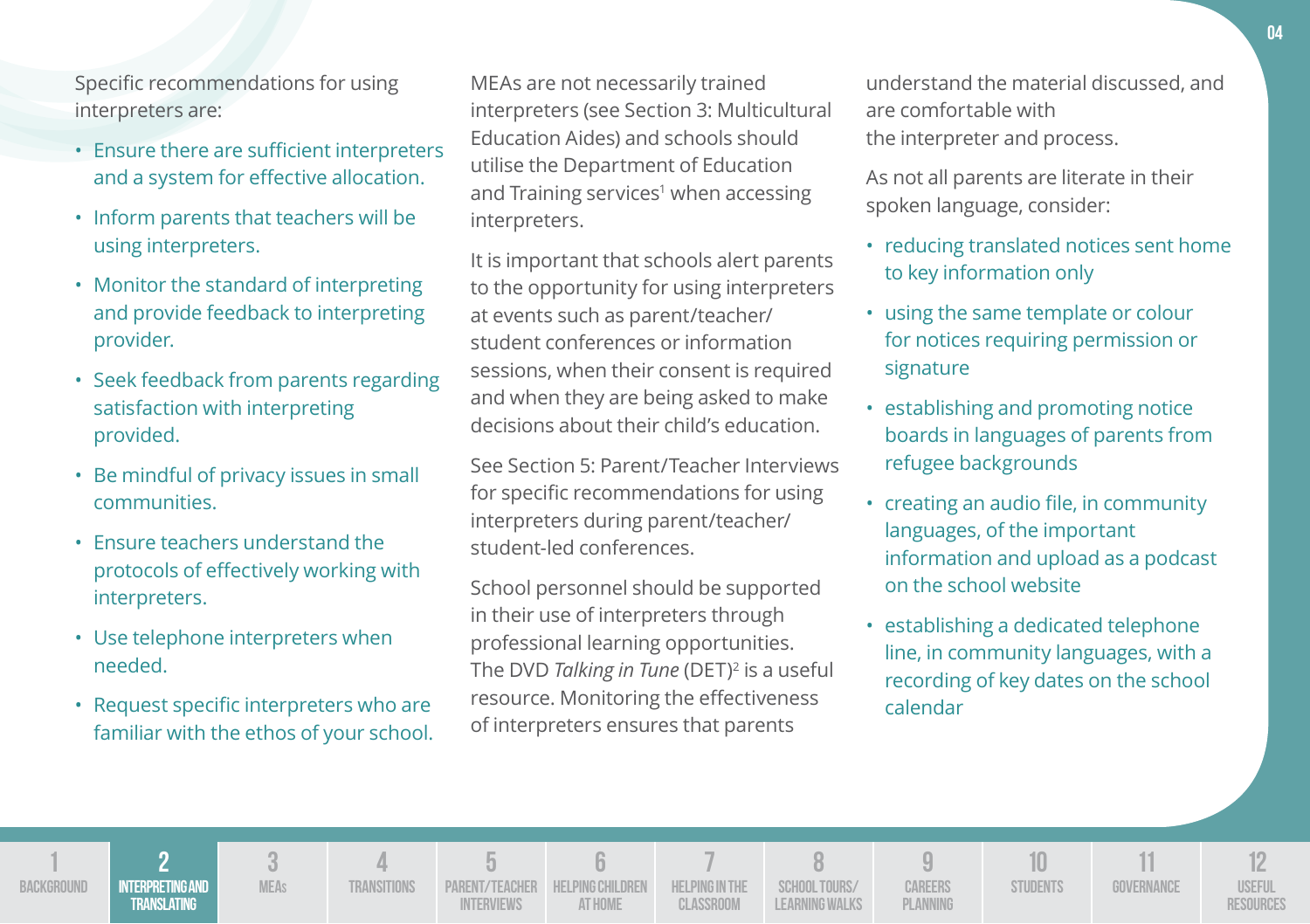## 2. INTERPRETING AND TRANSLATING continued

- encouraging students to write articles for the school newsletter in community languages
- incorporating visuals as appropriate to enhance engagement with the material
- creating opportunities for students to present work to parents in their choice of language. This could include student-led conferences, or facilitating parent evenings using interactive strategies such as Creating Conversations.<sup>3</sup> Interpreters can be used to assist teachers to understand the presentations.

**1 BACKGROUND** 

**INTE** 

Increasingly, schools maximise the use of their website and other technology to convey information. To enhance accessibility of such material the following is recommended:

- Invite parents to classes to familiarise them with the school website.
- Provide supported access to computers and the internet at school.
- Utilise smart-phone apps, such as Viber, for group messages.
- Create DVDs for parents, in their own language, with advice on matters such as helping children's learning at home and in the classroom, the school structure and school expectations of staff, parents and students.
- Ensure the school website is available in multiple languages.

1 www.education.vic.gov.au/school/principals/ management/Pages/translateservice.aspx

- 2 www.education.vic.gov.au/school/teachers/ teachingresources/diversity/eal/Pages/ealresources.aspx
- 3 www.education.vic.gov.au/Documents/school/teachers/ health/creatingconversations.pdf

|                                      |             | $\equiv$   |                                                           |           |                                 |                            |                 |            |                            |
|--------------------------------------|-------------|------------|-----------------------------------------------------------|-----------|---------------------------------|----------------------------|-----------------|------------|----------------------------|
| <b>TERPRETING AND</b><br>TRANSLATING | TRANSITIONS | INTERVIEWS | PARENT/TEACHER HELPING CHILDREN HELPING IN THE<br>AT HOME | CLASSROOM | SCHOOL TOURS/<br>LEARNING WALKS | CAREERS<br><b>PLANNING</b> | <b>STUDENTS</b> | GOVERNANCE | JSEFUL<br><b>RESOURCES</b> |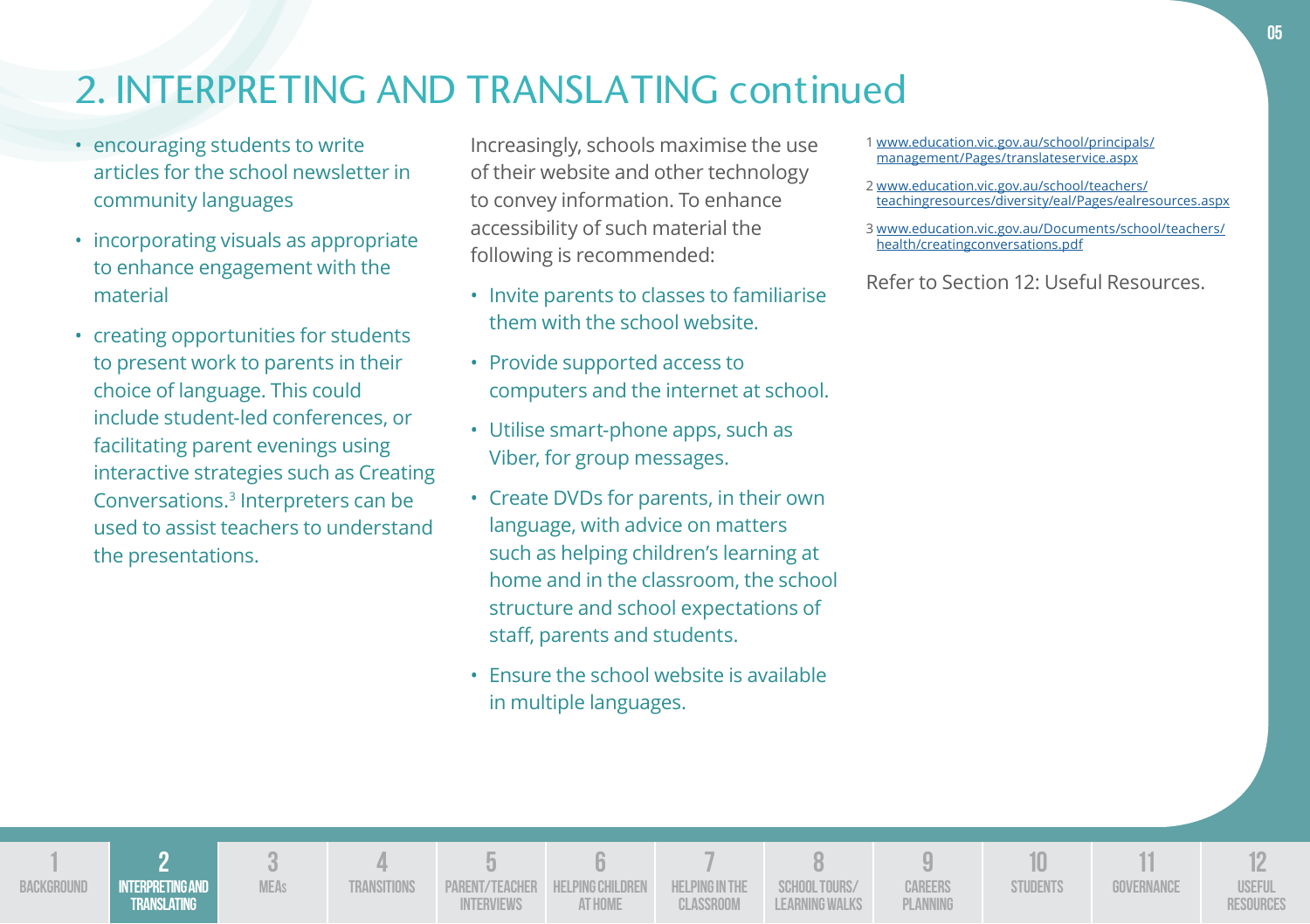## CONTACT DETAILS FOR INTERPRETERS

<type here> <type here> <type here> <type here> <type here> <type here> <type here> <type here> <type here <type here <type here <type here <type here <type here <type here <type here <type here <type here <type dentale th



**06**

| BACKGROUND | I INTERPRETING AND<br>TRANSLATING | <b>MFAs</b> | <b>TRANSITIONS</b> | PARENT/TEACHER HELPING CHILDREN HELPING IN THE SCHOOL TOURS/<br>NTERVIEWS | AT HOME | CLASSROOM | LEARNING WALKS | <b>CAREERS</b><br>PLANNING | STUDENTS | 30VERNANCE | <b>USEFUL</b><br>RESOURCES |
|------------|-----------------------------------|-------------|--------------------|---------------------------------------------------------------------------|---------|-----------|----------------|----------------------------|----------|------------|----------------------------|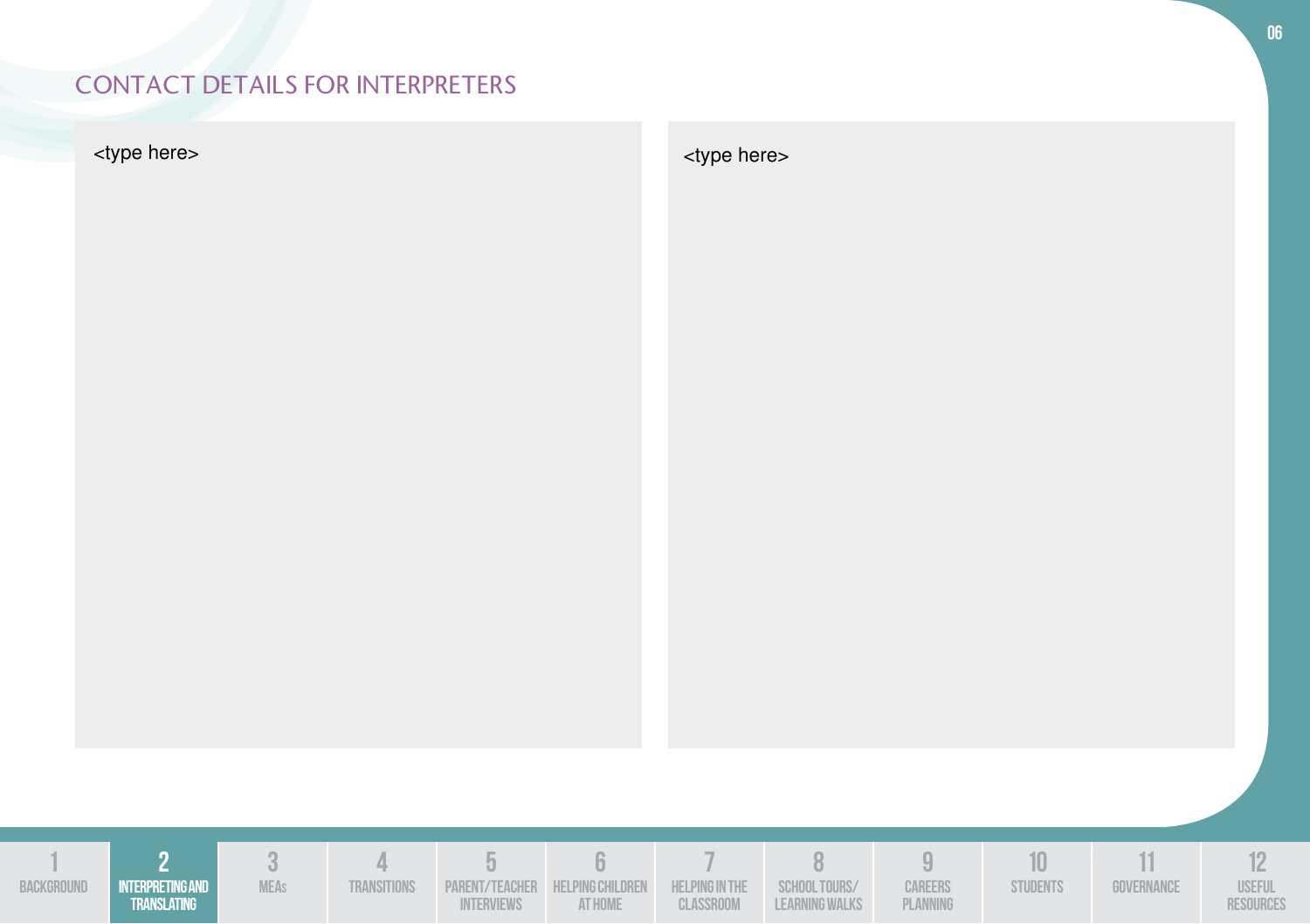## 3. MULTICULTURAL EDUCATION AIDES (MEAs)

*The MEA is a bridge between parents and school. The community feel they can't approach a teacher directly, but will do so via the MEA. It means the MEA role is very important for the school.*  (School)

*The MEA is very important to parents from our community. We see her at all times all over the school. She stands in the corridors when parents drop off children and tells them about programs.*  (Parent)

Multicultural education aides are an invaluable support to the whole school community: students, parents and all school staff. Refugee-background parents relate that they often choose their children's school based on the knowledge that the school has an MEA from their language group. Much of the work of partnering with families is reliant on the presence of an MEA in the school. The *MEA Handbook* (2015)<sup>1</sup> produced by DET advises that MEA language skills should be used for communicating with students and parents. English as an Additional Language (EAL) index funding is provided, within the Student Resource Package (SRP), to schools for the employment of MEAs as well as EAL specialist teachers. Schools often source their MEAs through their formal and informal networks and they can be employed across a number of schools depending on funding.

The *MEA Handbook* recommends that the MEA role is to assist with:

- effective communication between students and teachers in the classroom
- integrating EAL learners into school activities by helping them to understand school expectations and goals
- assisting teachers to understand the home cultures, and the expectations families have of the school and of education in general
- assisting newly arrived families to settle into the school community.

Schools are responsible for employment and role descriptions of their MEAs. Consider the following as appropriate tasks for the MEA:

• Keeping parents informed of school events and activities and encouraging them to participate

**1 BACKGROUND 2 INTERPRETING AND Translating 3 MEAs 4 Transitions 5 Parent/Teacher Interviews 6 Helping Children at Home 7 Helping in the Classroom 8 School Tours/ Learning Walks 9 Careers Planning 10 STUDENTS 11 Governance 12 Useful Resources**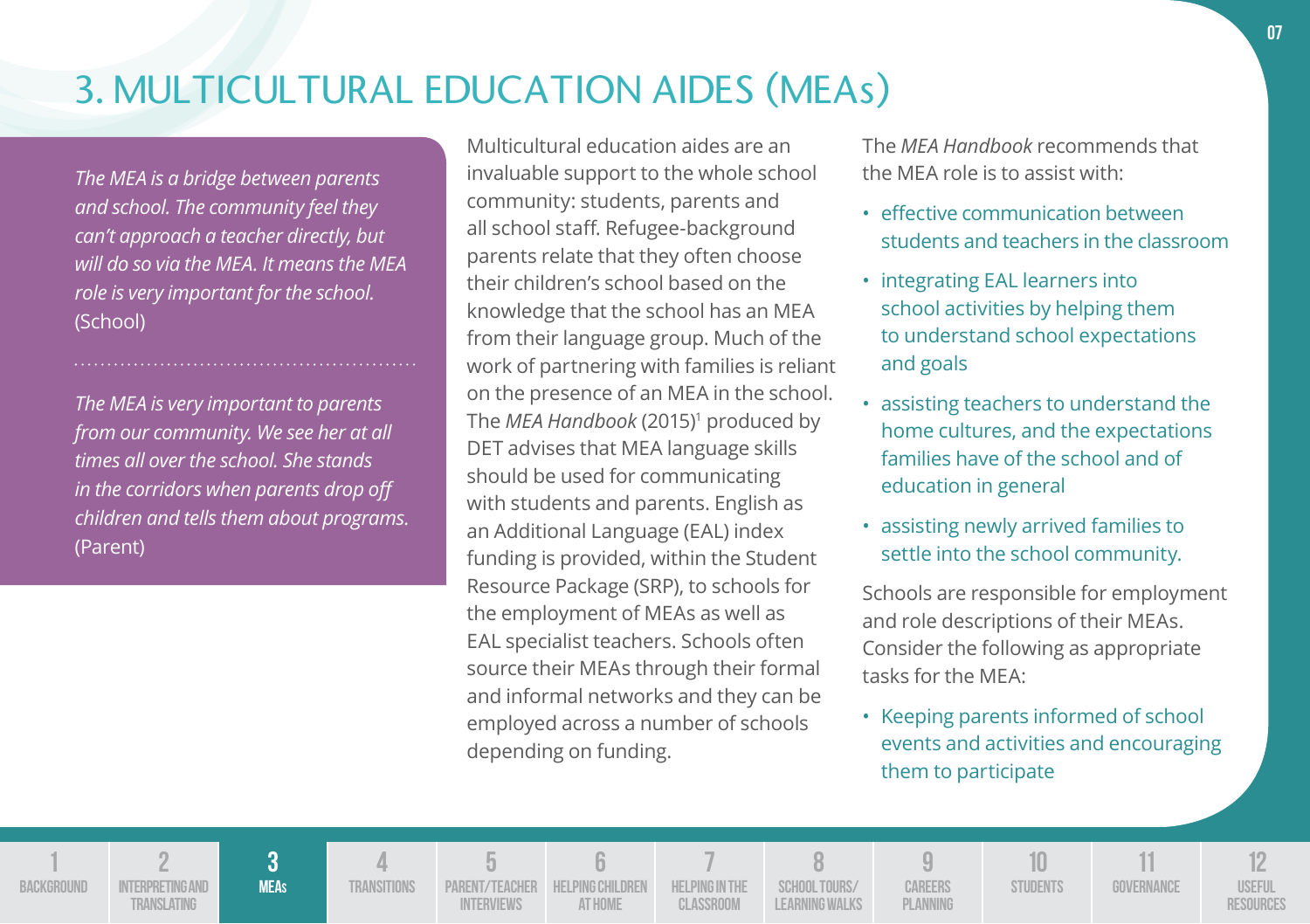- Helping parents to make school appointments and reminding them shortly before
- Translating school notices, letters and newsletters (written or verbal) as appropriate, and not as a replacement for the use of professional translating services
- Helping parents to complete forms such as those used during enrolment
- Liaising between teachers and parents: advise parents if a child is having a problem at school and encourage parents to speak with the teacher
- Attending home visits with student wellbeing coordinators
- Providing liaison between families and community organisations

MEAs are not necessarily trained interpreters, and it is therefore neither fair nor ethical to expect them to be responsible for communicating information in every interaction with parents: when possible, use professional interpreters to support communication.

Refugee-background parents rely heavily on MEAs. Supporting your MEA is vital to sustaining the work he/ she does. In particular it should not be assumed that your MEA is familiar with the terminology and structure of your school setting. Supporting your MEA could come in the form of:

- a thorough induction to the school
- a mentor to provide ongoing support, supervision and debriefing
- opportunities for performance reviews with leadership
- regular review of the position description and time management
- profiling their work among the broader staff to ensure the MEA role is clear
- establishing a network of MEAs in the local area
- supporting them to participate in appropriate professional learning opportunities.

MEAs are often exposed to confidential and sensitive information. Schools need to ensure their responsibilities in this regard are clear, and that MEAs have appropriate support and supervision.



<sup>1</sup>www.education.vic.gov.au/Documents/school/teachers/ teachingresources/diversity/eal/meahandbook.pdf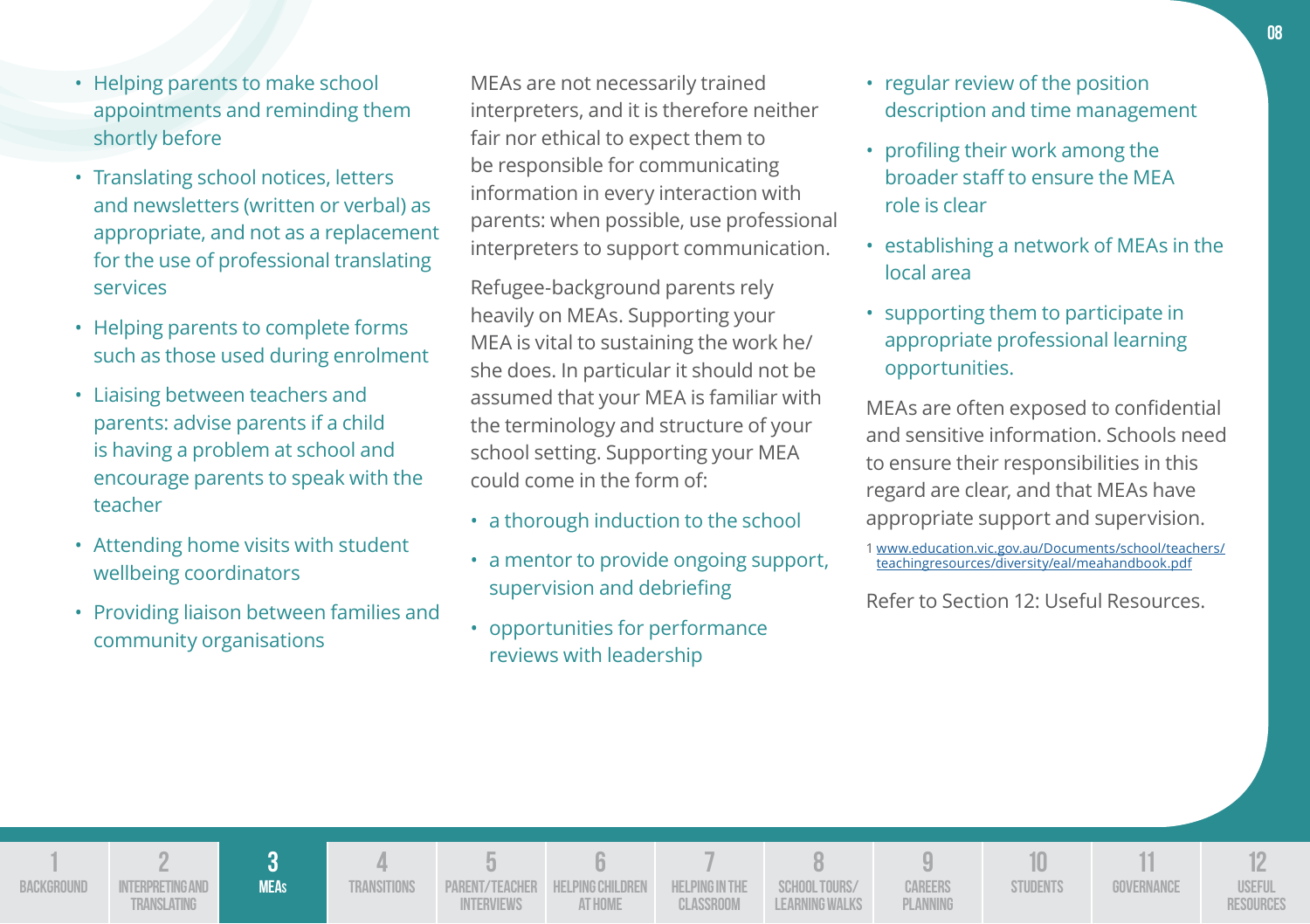## 4. TRANSITIONS

*I found it helpful to attend the orientation program and meet other people. Those relationships are continuing throughout the school years.*  (Parent)

*Our school aims to build relationships with the family. This is between teachers and parents, students with other students, and students with the teachers. The students see the cordial relationship between parents and teachers and this encourages the student's relationship with teachers. Getting to know teachers also makes parents more relaxed to approach teachers and talk to them during the rest of the year.* (School)

As students from refugee backgrounds transition into schools at all times throughout the year, they and their families often miss crucial information and orientation which is generally provided in terms four and one. Families from refugee backgrounds joining an Australian school often need additional support to engage in the educational setting in Australia, especially if their children have not attended an English Language School. Many schools facilitate orientation programs for parents alongside the program for incoming students.

Recommended topics for discussion at orientation, and subsequent follow-up, for new arrivals include:

• Practical details, such as school hours, school expectations, fees, breakfast club, breaks, uniforms, and teachers

- A school tour, including observation of classrooms
- Introduction to the principal, class teachers and other school staff
- An overview of classroom activities and advice on how to support children's learning at home
- School programs, such as homework club
- Potential referrals to student support services
- Healthy eating habits, including culturally appropriate food for lunch boxes
- Healthy sleeping habits
- The learning to be gained from play, and encouragement for children to be allowed to play at home
- The value of supporting children's aspirations

**1 BACKGROUND 2 INTERPRETING AND Translating 3 MEAs 4 Transitions 5 Parent/Teacher Interviews 6 Helping Children at Home 7 Helping in the Classroom 8 School Tours/ Learning Walks 9 Careers Planning 10 STUDENTS 11 Governance 12 Useful Resources**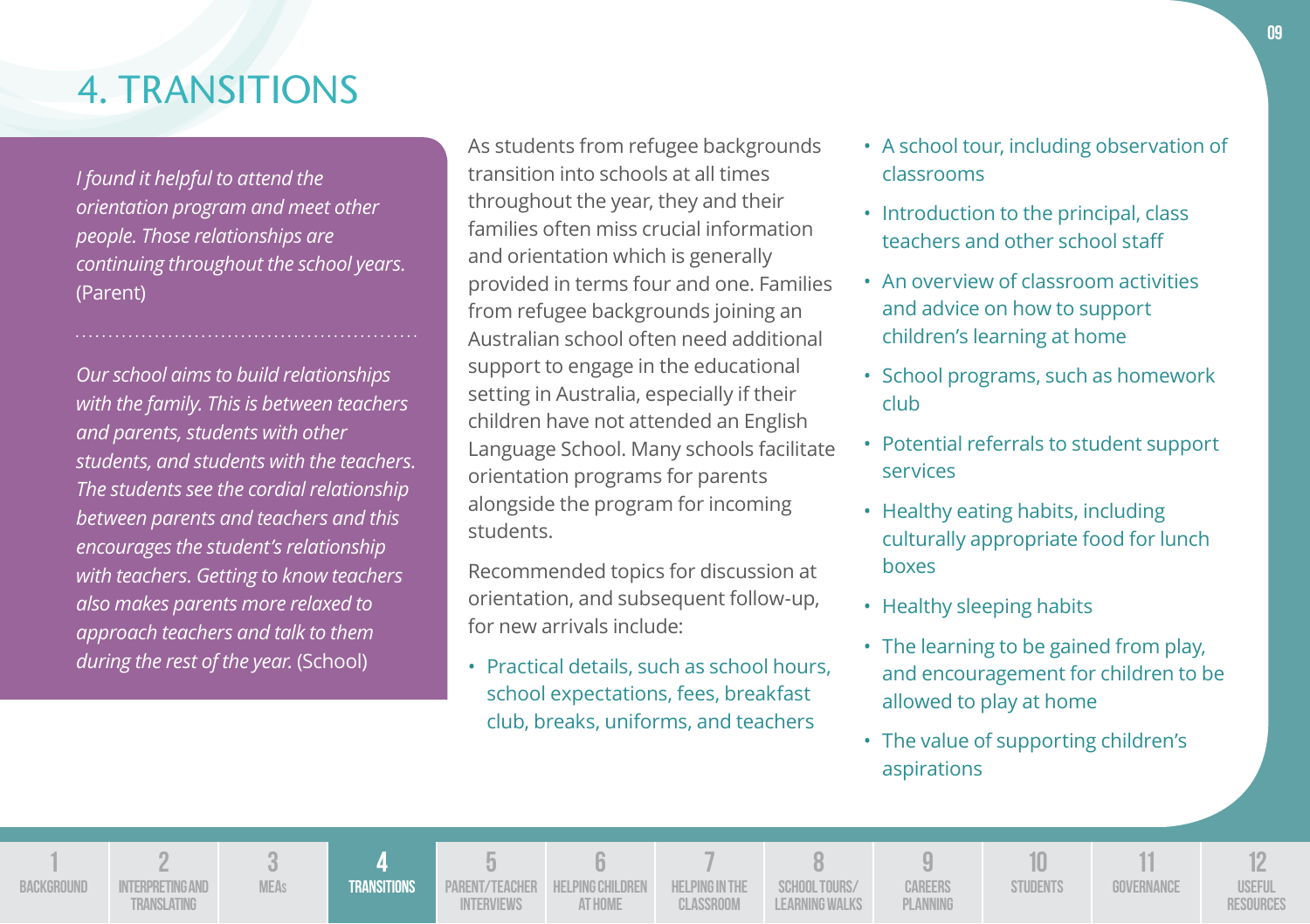Interpreted information sessions provide an opportunity to elicit questions and concerns from the parents.

Nurturing strong relationships between school settings (early childhood, primary, secondary and English language schools) is important. The accuracy of enrolment data is vital in order for schools to identify refugeebackground families and to establish a relationship that is conducive to an ongoing partnership. Discussions held at enrolment can help schools to ascertain the well being and learning needs of the students. Further advice about supporting transition can be found in *School's In for Refugees*<sup>1</sup> Tool 4: Transition and enrolment checklist: new arrivals with a refugee background.

Primary and secondary schools could consider the following arrangements to ease transition:

- MEAs and transition staff at each school meet to discuss needs of the families (with consideration to confidentiality).
- Invite MEAS to accompany parents on tours, with interpreters, of the new school setting during school hours.
- Organise an information session and/or excursion to help understand booklists and uniform requirements (if appropriate).
- Schedule information sessions at beginning or end of school day when parents are dropping off or picking up their children.
- Ensure parents understand the significance of graduation ceremonies and be mindful of costs incurred with such events.
- Utilise key staff, such as school nurse or wellbeing personnel, to support transitions.
- Utilise community leaders who are excellent resources for communicating information.
- Seek the readiness of 'experienced' families and older children to share their tips on transitioning to a new school.
- As always, notices should be translated and interpreters be available for information sessions.

| <b>BACKGROUND</b> | INTERPRETING AND<br><b>TRANSLATING</b> | <b>MEAs</b> | <b>TRANSITIONS</b> | <b>INTERVIEWS</b> | PARENT/TEACHER HELPING CHILDREN HELPING IN THE<br><b>AT HOME</b> | CLASSROOM | SCHOOL TOURS/<br>LEARNING WALKS | CAREERS<br>PLANNING | STUDENTS | GOVERNANCE | <b>USEFUL</b> |
|-------------------|----------------------------------------|-------------|--------------------|-------------------|------------------------------------------------------------------|-----------|---------------------------------|---------------------|----------|------------|---------------|

<sup>1</sup> The Victorian Foundation for the Survivors of Torture Inc., *School's In for Refugees: A Whole-School Approach to Supporting Students of Refugee Background* (2nd edn), Melbourne, 2011.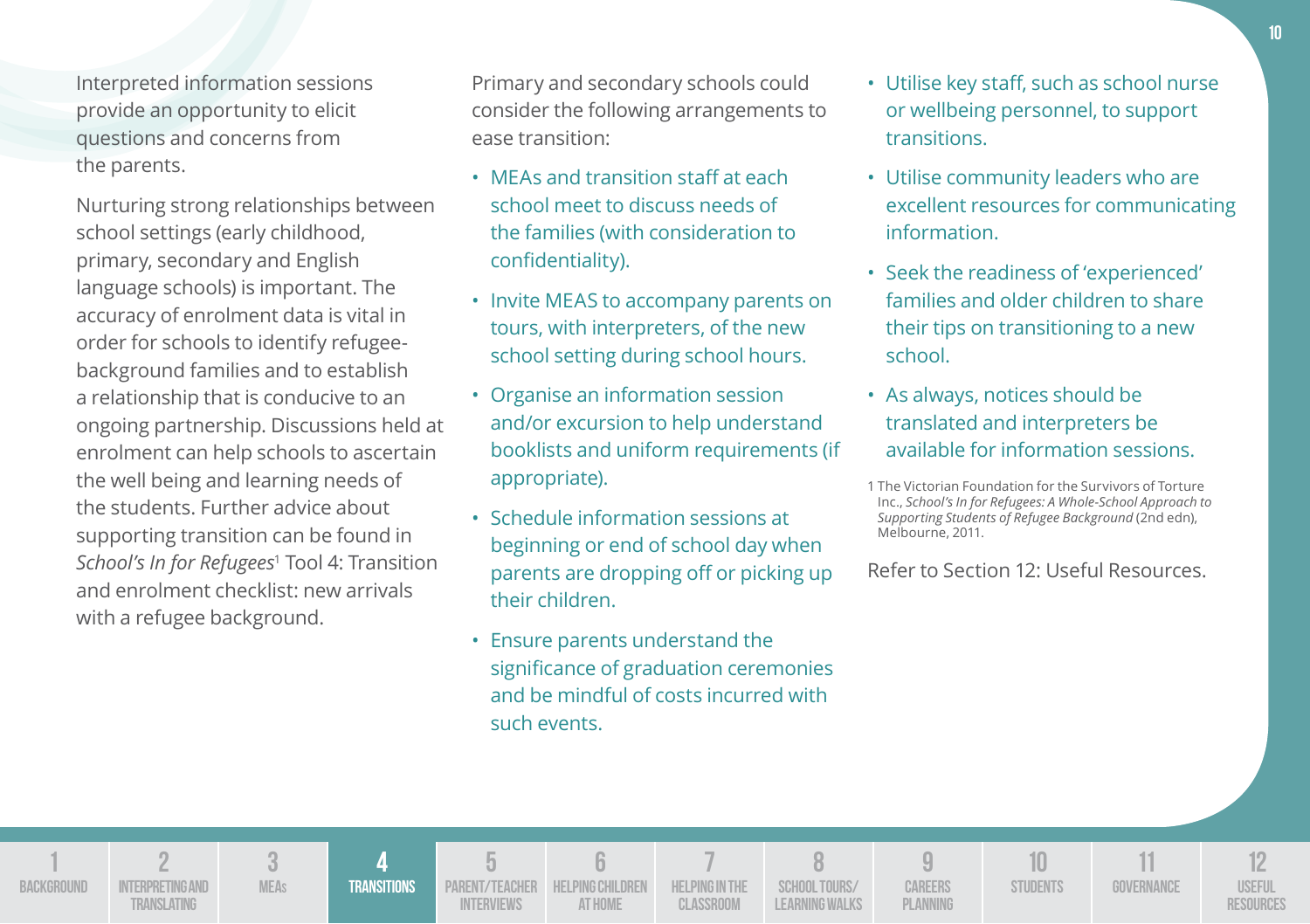## 5. PARENT/TEACHER INTERVIEWS

*I really liked the interview. It benefited both me and my children. My children didn't always bring home books or enough homework, and I told them I would ask their teacher about this. This encouraged and motivated them.* (Parent)

*We sent out translated questions to guide parents before the interviews. All staff felt that parents had a new level of confidence at the interviews because they were able to think about questions and answers beforehand. Parents asked many more questions than previously. Interviews were two-way and more equal than in the past.* (School)

Interaction between parents and teachers is successful when teachers make time to talk, are friendly, are culturally sensitive and respectful, treat parents as equals, use interpreters and

include the MEA in discussions. Parents also have a part to play. In some cases, they know they have to overcome a lack of confidence and a cultural shyness to participate in a two-way conversation. Schools have a responsibility to nurture trusting relationships through inclusive and respectful practices.

Interactions between parents and teachers take many forms and can range from the formal settings provided at meetings, to the informal greetings experienced at times such as school drop-off and pick-up.

A number of schools provide informal 'getting to know each other' opportunities such as morning or afternoon tea, either immediately following the morning drop-off or before the close of the school day. Teachers should be encouraged to maximise opportunities on other occasions to help build trust and develop a relationship with parents from refugee backgrounds. School leaders

could encourage teachers to record the number of incidental interactions they have with parents, identifying common themes about parental concerns or requests to be involved in the school.

Strengthening parents' confidence in communicating with teachers is likely to have a positive influence on engagement with the many formal scheduled interactions between teachers and parents: meetings, either at the request of the school or the parent; home visits; generic information sessions such as career advice, helping children at home or understanding school reports; helping in the classroom or at school-wide events like sports days; orientation days; focus groups and school council.

Parent/teacher interviews are perhaps the most obvious of these formal interactions. As the first parent/teacher interview of the year tends to be a 'meet and greet', its aims are quite different to those of the interviews later in the

**10**

**1 BACKGROUND** 

**INTERPRETING AND MEAs**

**3**

**2**

**Translating**

**4 Transitions**

**Parent/Teacher Interviews**

**5**

**Helping Children 7 Helping in the Classroom**

**6**

**at Home**

**8 School Tours/ Learning Walks**

**9 Careers Planning**

**STUDENTS** 

**Governance**

**11**

**12 Useful Resources**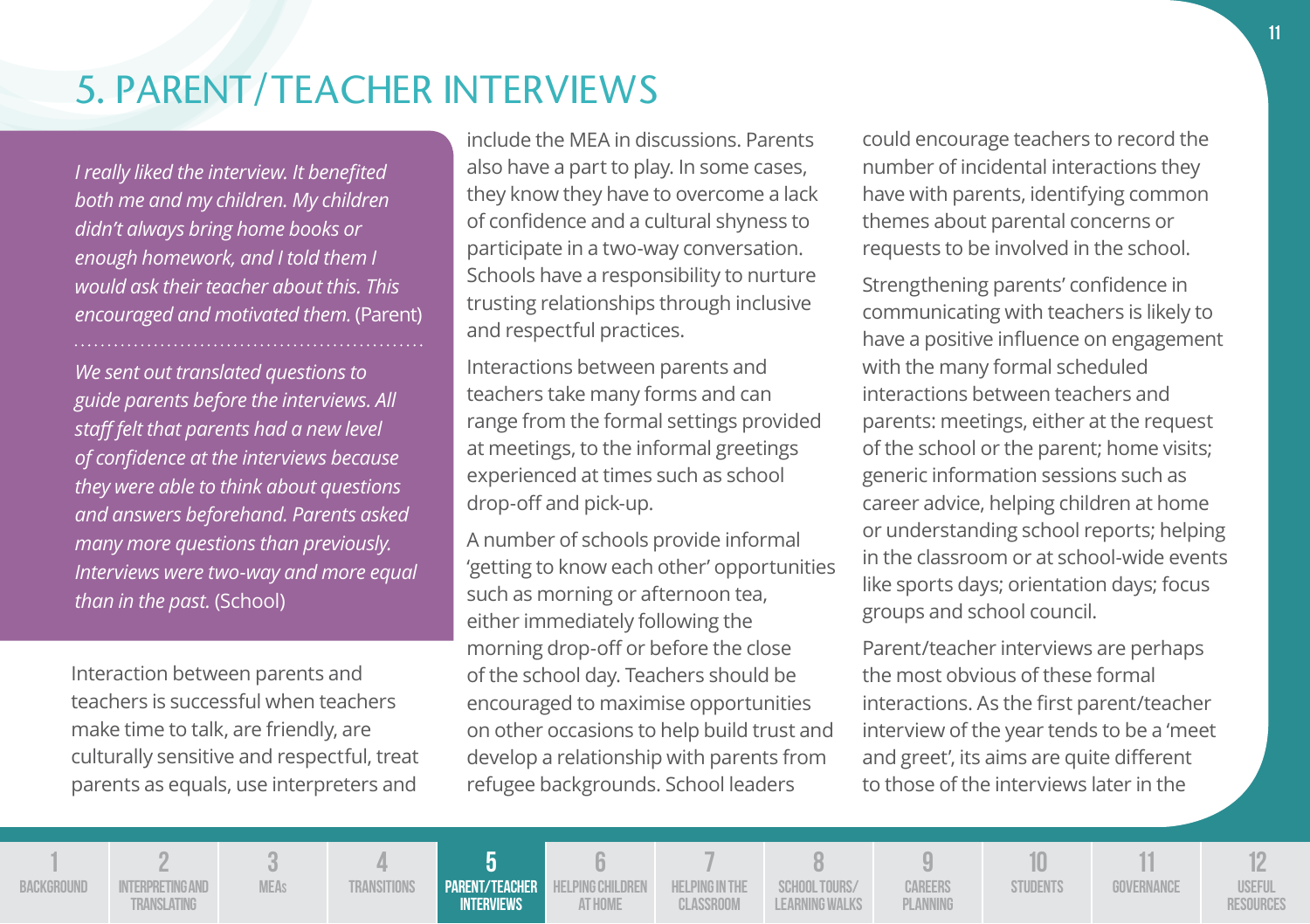year where the focus is on the child's progress and may be accompanied by a written semester report. Parents may not necessarily understand these different aims. A number of steps are required to ensure the success of these opportunities for parents to engage with their child's learning.

### BOOKING APPOINTMENTS

A multi-layered approach is needed to ensure engagement with refugeebackground parents.

- 1. Promote the interviews, and aims, in multilingual notices to parents, in the newsletter, to students and via the MEA.
- 2. The notice should list teachers' names with photos, subjects, time availability and interpreter request.
- 3. Explicitly invite both parents if applicable.
- 4. Offer an opportunity to help parents complete the booking notice.
- 5. If an online booking system is used, schools could consider training parents in the use of this system. This may entail making computers available at the school.
- 6. Monitor return of notices and follow up if necessary.
- 7. Confirm appointment and details through a translated note. Ask parents to arrive 10 minutes early to allow time for allocation of interpreter.
- 8. Ask the MEA and students to remind parents the day prior.

### PREPARING FOR THE INTERVIEW

Schools will have their own schedule and rationale for these interviews at various times throughout the year. To ensure refugee-background parents find the interviews accessible the following steps are recommended.

- 1. Provide an interpreted information session, potentially including a role-play to demonstrate the value of two-way communication. Share aims of the interview with parents and ask for their expectations.
- 2. Provide translated questions for parents the week prior – questions that they can ask as well as questions that the teacher may ask them. All teachers need to be aware that these questions have been sent home. This enhances confidence of both teacher and parent to engage fully in a twoway dialogue. As the relationship develops, it is likely that parents will share their concerns and be able to be guided in ways in which they can support their children's work at home.

**1 BACKGROUND 2 INTERPRETING AND Translating 3 MEAs 4 Transitions 5 Parent/Teacher Interviews 6 HELPING CHILDREN at Home 7 Helping in the Classroom 8 School Tours/ Learning Walks 9 Careers Planning 10 STUDENTS 11 Governance 12 Useful Resources**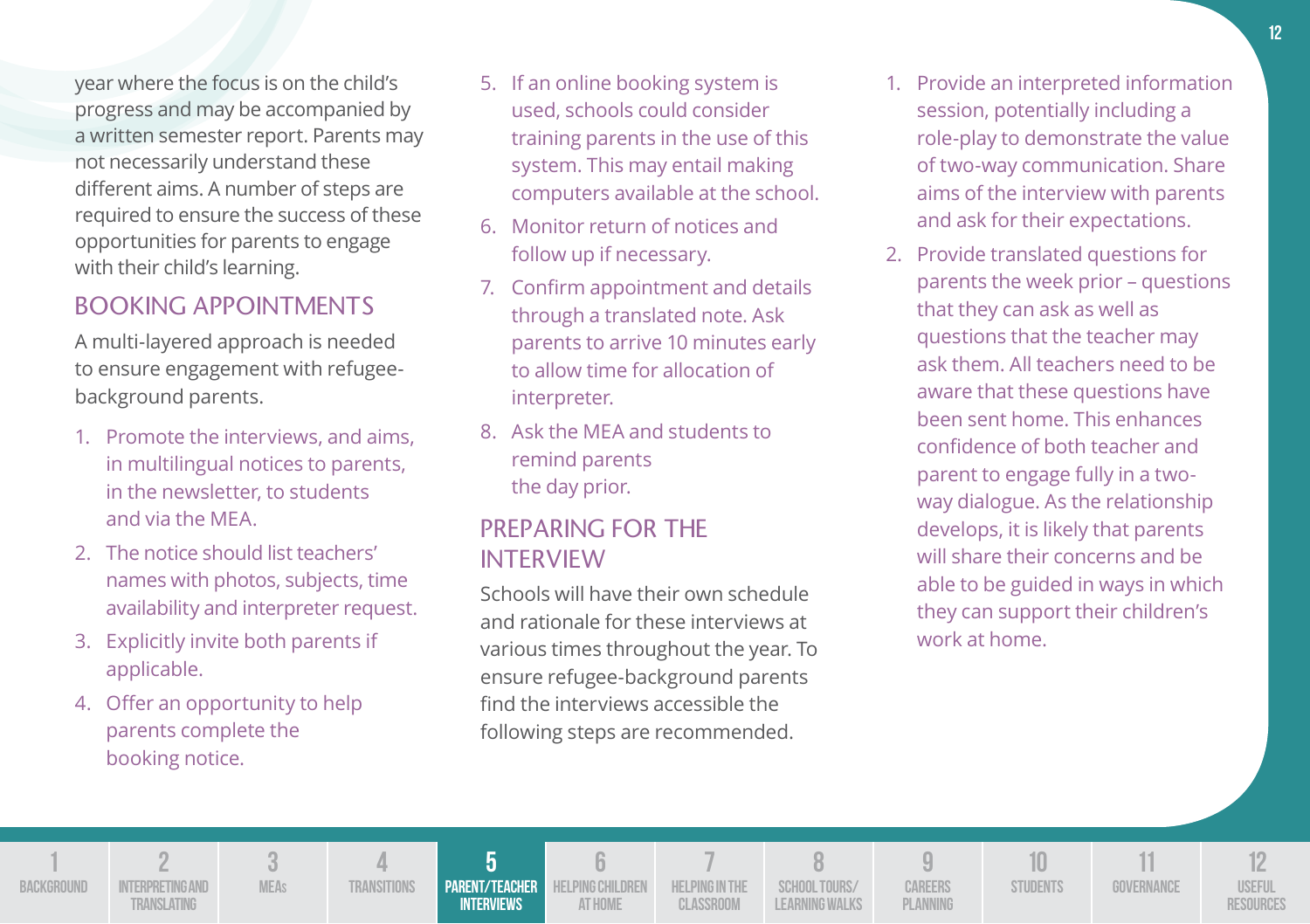## 5. PARENT/TEACHER INTERVIEWS continued

These sample questions highlight the explicit needs of all involved, including interpreters, in the interviews. Parent may ask:

- How is my child going at school?
- Is my child behaving well?
- How can I help at home?
- How is my child's English? Will they do well when they have to cope outside school?
- Which subjects are my child's strengths?

Teacher may ask:

- How do I pronounce your name, and does it have a meaning you would like to share?
- Is your child happy and positive about school, and in this class?
- What does your child like doing?
- How is your child's behaviour at home?
- What routines do you observe at home (including meals and the child's bed time – if age-appropriate)?
- Do you have any concerns about your child (including medical – sight or hearing)?
- What are your child's favourite things about school?
- Does your child enjoy homework?
- Is there anything about school you would like me to explain?
- Have you been happy with the way we communicate with you? (Include satisfaction with availability of interpreters.)

In addition to the usual feedback regarding the child's progress and school expectations, teachers can take this opportunity to give the parents tips on how they can help at home and information about any after-hours programs that are available through the school or community.

The MEA is a crucial link in the interview process. Teachers need feedback on whether parents understand what has been conveyed to them, as parents may not always admit this to the teachers. The MEA may also assist parents with specific terminology and logistics: for example where staff, such as Year Level Coordinators, are located.

**1 BACKGROUND 2 INTERPRETING AND Translating 3 MEAs 4 Transitions 5 Parent/Teacher Interviews 6 HELPING CHILDREN at Home 7 Helping in the Classroom 8 School Tours/ Learning Walks 9 Careers Planning 10 STUDENTS 11 Governance 12 Useful Resources**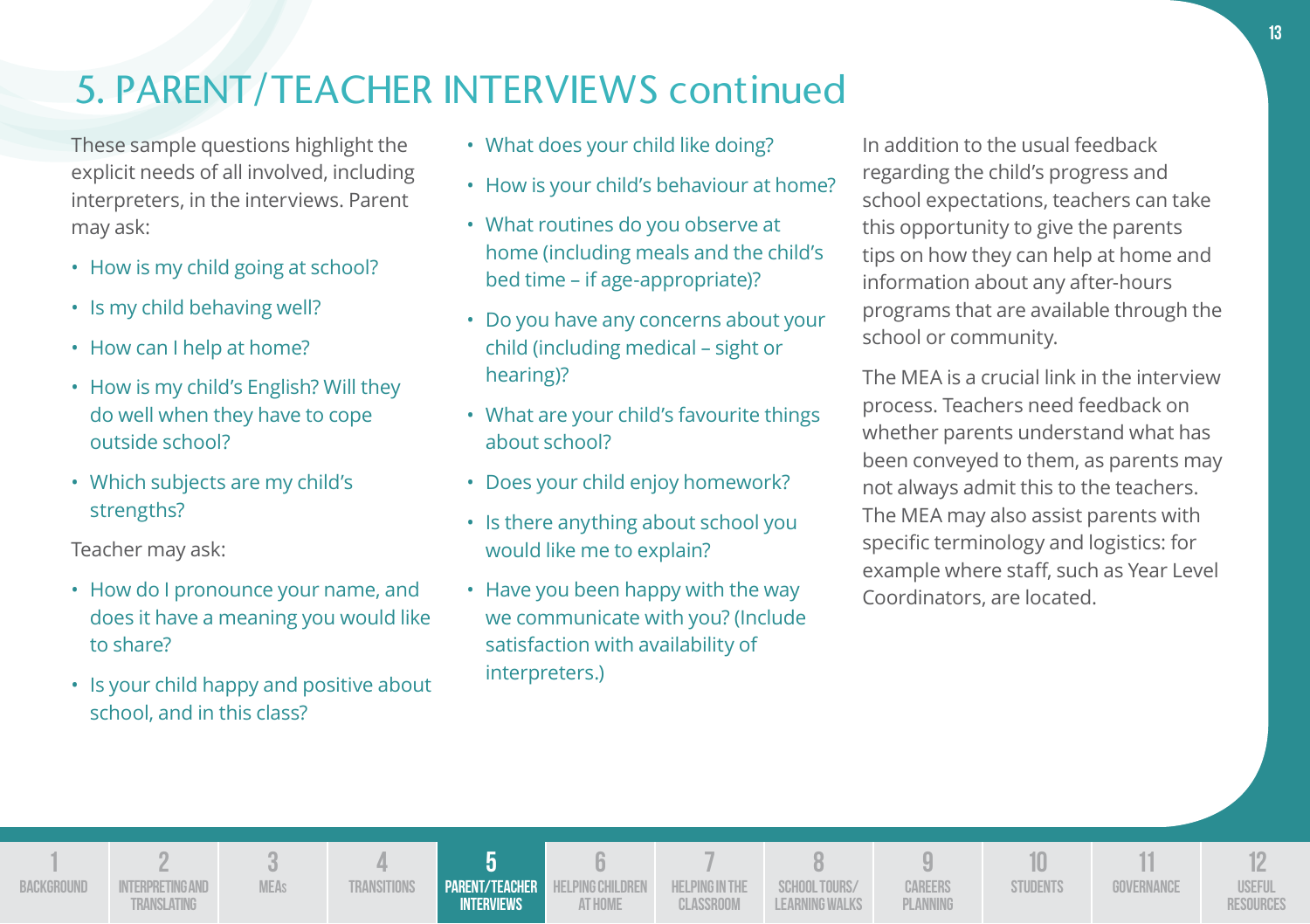### ENSURING PARENTS ARE COMFORTABLE

Parents' potential lack of familiarity with the school system may result in a lack of confidence when attending the school and participating in parent/teacher interviews. It is important that the school makes parents feel welcome and that the interviews are well organised.

- 1. Maximise opportunities for informal interaction with parents before the interview to support their confidence to approach and speak with teachers.
- 2. Ensure parents are familiar with expectations and what is involved in the interview process via information sessions.
- 3. A welcome by the principal in the foyer or appropriate space as parents arrive for the interviews is invaluable, as is signage and maps. The MEA can support those who do not read.
- 4. Display staff photographs, names and subject details on the walls of rooms allocated for the interviews.
- 5. A calm and unhurried atmosphere is important. Using an interpreter limits the conversation time: it is important that extra time is allocated for parents with interpreters.
- 6. Provide interpreters with a school map and orientation tour before the commencement of the interviews.
- 7. Allocate one interpreter for the whole family when there are several children.

### INCLUDING STUDENTS

Including students is important for families from refugee backgrounds.

- 1. The child can be helpful in navigating the school layout.
- 2. A parent's authority is less likely to be challenged if the child knows the

parent and teacher are engaging in two-way dialogue.

3. Using interpreters is excellent rolemodelling for everyone. It reminds schools not to use the children, it protects the children from this role and it ensures the parents' authority is clearly respected.

### FOLLOWING UP

- 1. Keep track of parents who do not attend the interview, and consider strategies to engage them.
- 2. Keep a record of the sorts of questions parents ask or issues they raise. This allows schools to organise interpreted information sessions or translated materials on these topics.

Refer to Section 2: Interpreting and Translating.

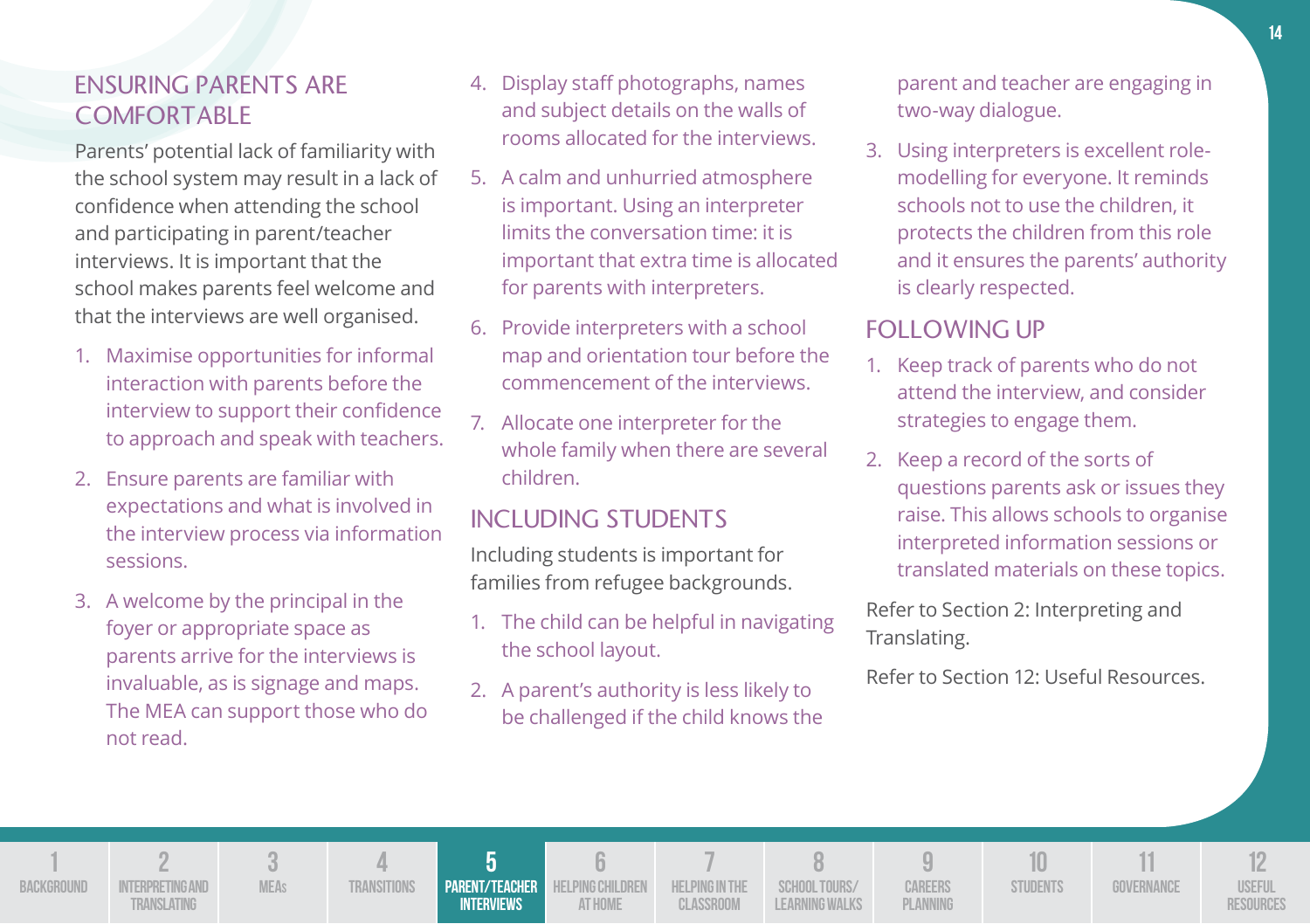## 6. HELPING CHILDREN AT HOME

*I had a big misunderstanding. My daughter was given a letter to bring home to explain she had to do a reading assignment. I thought they were asking me to teach her to read and that they weren't going to teach her reading at school.* (Parent)

*There is confusion about homework. In my home country there was a different approach – children did not bring work home for parents to do but might have to work by themselves for up to two hours. Here there is reading and maths to do at home and children ask parents for help. It is important to have information sessions about homework before a new parent starts at a school so that they understand it.* (Parent)

Parents from refugee backgrounds report that they are often uncertain about whether they can help with their children's education at home, as this idea may be culturally unfamiliar. In their home country, parents may have regarded teachers as unquestionable authority figures holding sole responsibility for the child's education. They may also believe that their own lack of education, English language and knowledge of the Australian education system prevents them from supporting their children's learning.

Parents do appreciate that they can support their children in a number of practical and beneficial ways: getting them to school on time and in uniform; preparing their lunch, stationery and equipment; providing a quiet study area at home; taking them to the local library; encouraging children to attend homework clubs; and generally encouraging them to study. Exposure to the classroom and information sessions about teaching and learning approaches will help parents realise they can help with the child's learning.

Refugee-background parents of primary school children sometimes say they are not familiar with fun educational games. Information sessions together with classroom observations will help them to understand the value of home activities such as:

- rolling dice to add and subtract numbers
- using playing cards to add and subtract numbers
- counting items while supermarket shopping
- playing 'I-spy' to learn spelling or 'Simon Says' to learn listening skills
- tracing letters with coloured pencils
- singing ABC at normal speed, slowly and quickly to learn alphabet and sounds

**1 BACKGROUND 2 INTERPRETING AND Translating 3 MEAs 4 Transitions 5 Parent/Teacher Interviews 6 Helping Children at Home 7 HELPING IN THE Classroom 8 School Tours/ Learning Walks 9 Careers Planning 10 STUDENTS 11 Governance 12 Useful Resources**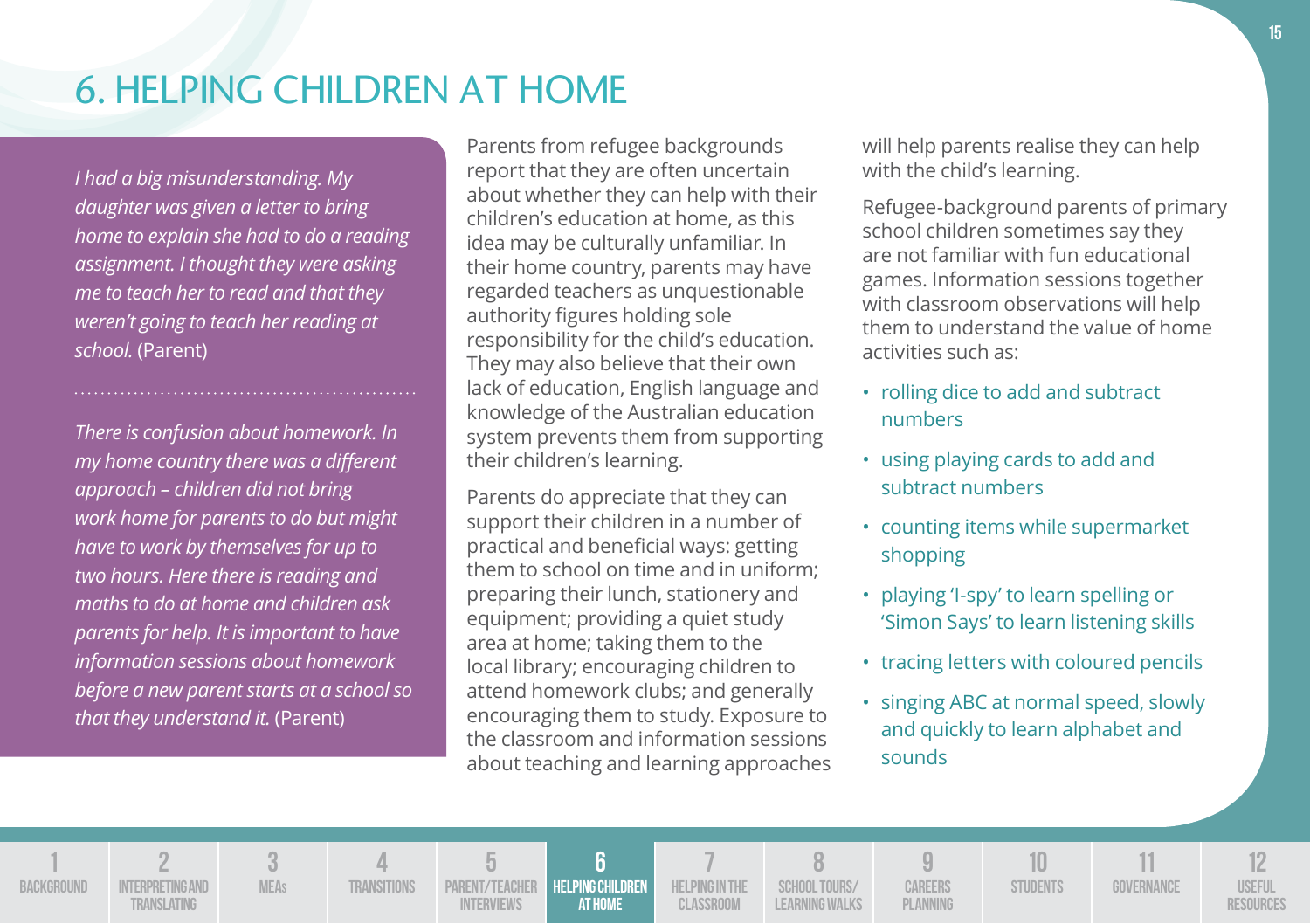### OTHER STRATEGIES FOR PARENTS

- Creating a shoe box of practical tools for a child to complete homework (e.g. pencils, ruler, eraser, dictionary, calculator, textas, word lists, and school timetable). Opening the box at homework time helps a child to maintain a routine, and unfinished homework can be kept in the box.
- Talking with the child, in their home language, about the books they bring home to read. The parents might tell a story around the pictures in the book or get the child to share their favourite picture.
- Setting aside time to talk to the child in their home language, about their school day, particularly when they are young, using exciting and interesting words.

**BACKG** 

- Participating in school programs involving literacy or numeracy.
- Making use of translated booklets on how to help children learn literacy and numeracy skills.

Refugee-background parents of secondary school children sometimes say they cannot help their children with their study, as they do not necessarily understand the subject being studied. Explicitly explaining the value of strategies such as the following can eliminate this barrier.

- Talk with your children about units of work, or texts they are studying.
- Display interest by attending information sessions and parent/ teacher interviews.
- Maintain home routines that allow for study.
- Discuss global events as they occur and are covered in the media.
- Support your children's career aspirations.
- Accompany your children to university/TAFE open days.
- Find out from the school where local homework clubs are located and become involved.

|          |                                       |                    |                                     |                                           | $\overline{\phantom{a}}$    |                                        |                            |          |            |                                   |
|----------|---------------------------------------|--------------------|-------------------------------------|-------------------------------------------|-----------------------------|----------------------------------------|----------------------------|----------|------------|-----------------------------------|
| שויוטטחע | INTERPRETINGAND<br><b>TRANSLATING</b> | <b>TRANSITIONS</b> | PARENT/TEACHER<br><b>INTERVIEWS</b> | <b>HELPING CHILDREN</b><br><b>AT HOME</b> | HELPING IN THE<br>CLASSROOM | SCHOOL TOURS/<br><b>LEARNING WALKS</b> | <b>CAREERS</b><br>PLANNING | STUDENTS | GOVERNANCE | <b>USEFUL</b><br><b>RESOURCES</b> |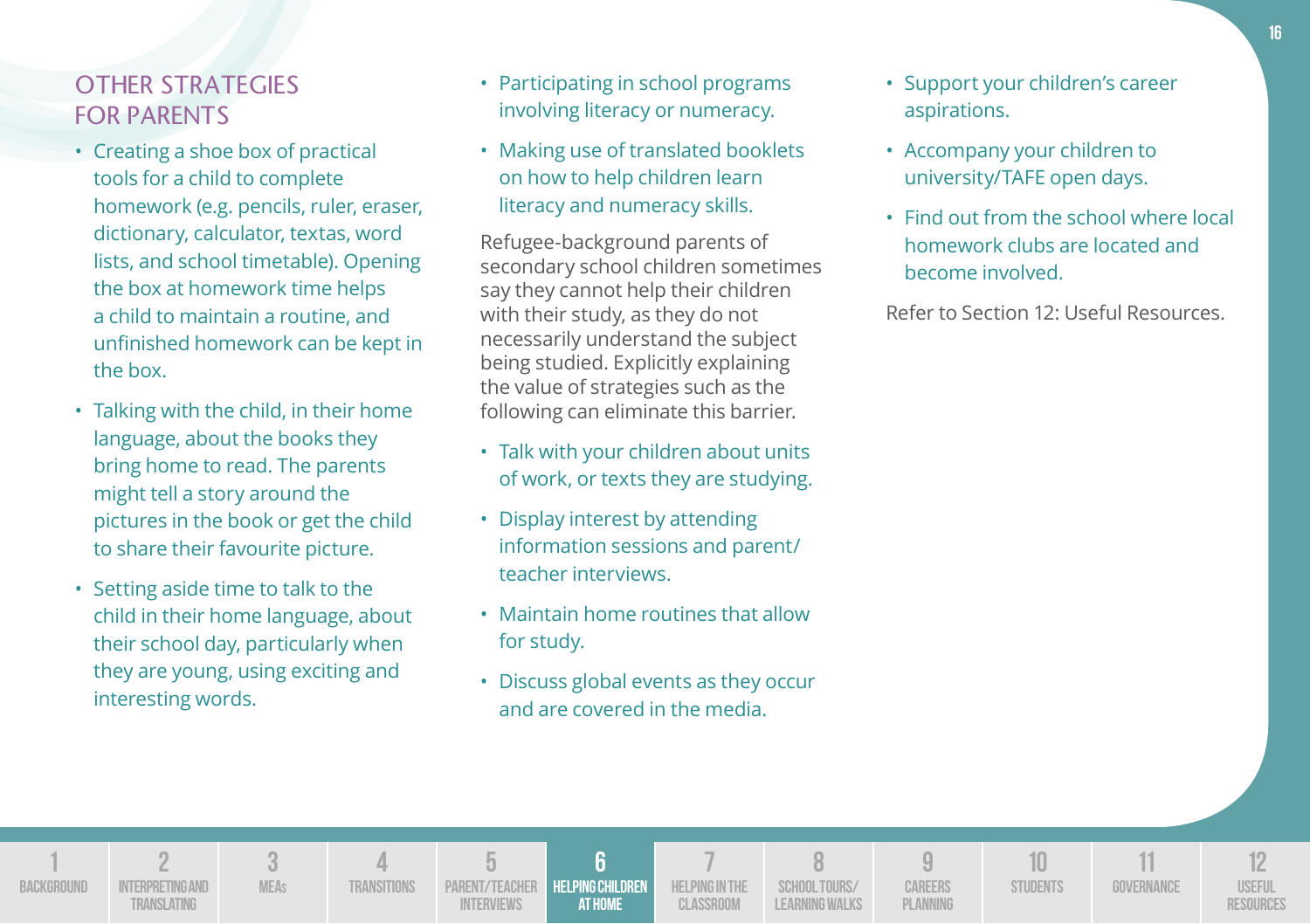## 7. HELPING IN THE CLASSROOM

*I don't speak English, but could chat with children who speak my language. I really enjoyed speaking to the children and helping them. They enjoyed it too!*  (Parent)

*I was very happy when we walked into the classes, especially my son's class. I saw a lot of posters on the wall and different writing. I cannot read, but I thought how good it was for the children. It was great for the relationship between me and my son ... We saw the clay modelling in the classroom and I remembered it was the sort of thing we did back home. I could talk to him about it.* (Parent)

*It's very useful to have parents helping in the classroom when they speak the same language as children who have no English.* (School)

Encouraging parents to help in classrooms is well recognised as being beneficial to the child, the parent and the classroom teacher and is a common practice, particularly in primary school. A parent's level of English language and education need not be an issue. Participation by parents from refugee backgrounds can bring the added benefit of a language shared with a number of children in the class.

In preparing parents for their work in the classroom the following preparatory steps are recommended.

- Demonstrate and describe classroom activities.
- Tailor activities to match parents' skill and confidence level.
- Support parents to obtain a Working With Children Check (WWCC).
- Identify parents' skills and interests to assess where best to direct their efforts, e.g. assist with language, artwork, story-telling, cooking, gardening, literacy and numeracy.
- Utilise expertise of parents as guest speakers at careers expos.
- Be explicit about when, and how often, they can help.
- Identify which parents are unable to make an ongoing commitment and ensure they are engaged in flexible activities such as excursions. Parents with cooking or gardening skills can contribute their cultural knowledge to these activities.
- Enhance the confidence of parent helpers through the support of the MEA or a teacher who speaks their language.
- Have options available for occupying pre-school children.

**1 BACKGROUND 2 INTERPRETING AND Translating 3 MEAs 4 Transitions 5 Parent/Teacher Interviews 6 Helping Children at Home 7 Helping in the Classroom 8 School Tours/ Learning Walks 9 Careers Planning 10 STUDENTS 11 Governance 12 Useful Resources**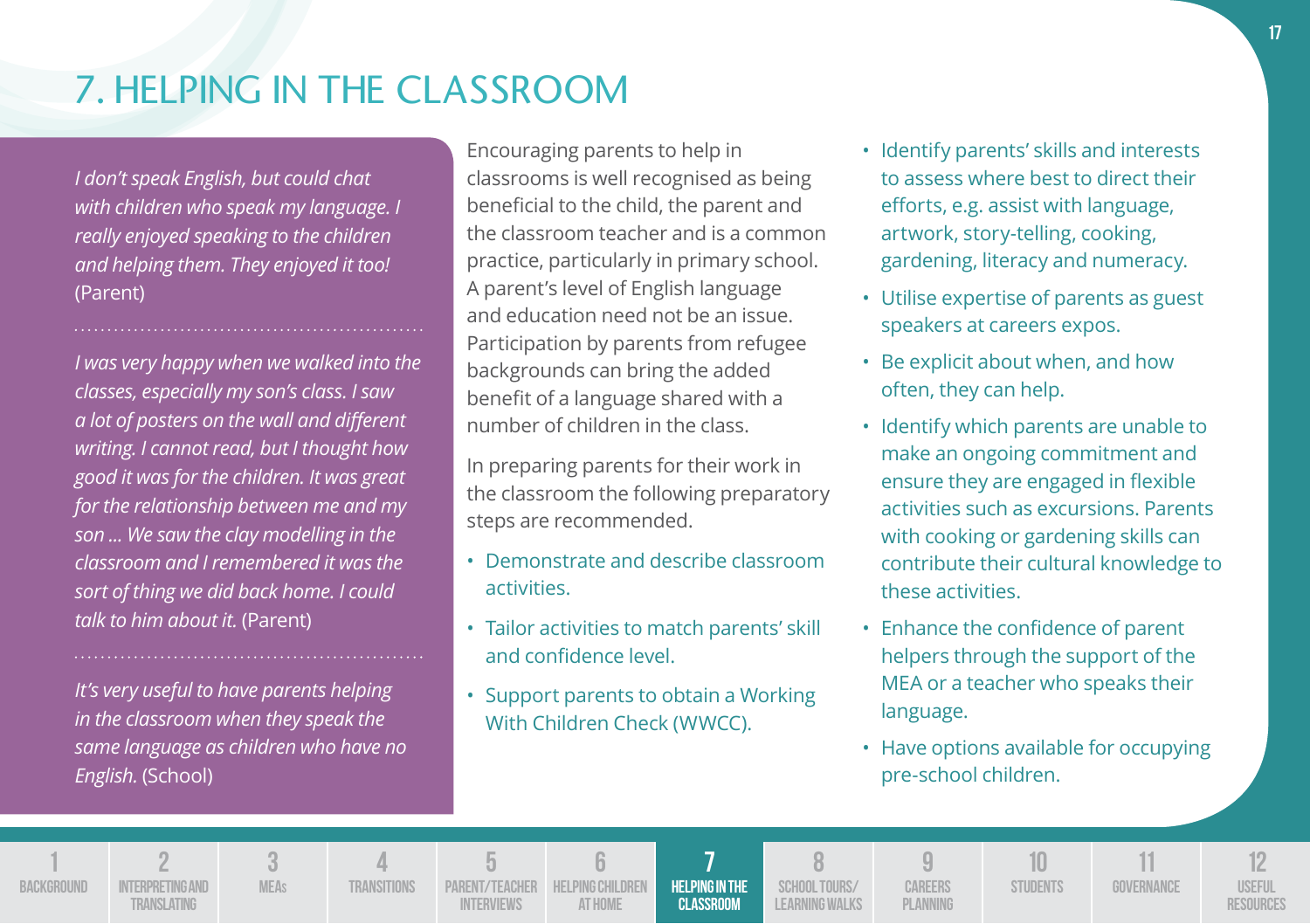It is important to promote the opportunity for parents to help in classrooms through:

- profiling a helper from a refugee background in the translated school newsletter to demonstrate the benefits of helping in the classroom. This demonstrates how language and formal educational barriers are unimportant
- regularly appealing for helpers in the translated newsletter
- sending specific invitations, made by the students, to parents to help in the classroom

**3 MEAs**

**4 Transitions**

**5 Parent/Teacher Interviews**

**1 BACKGROUND** 

**2 INTERPRETING AND Translating**

- inviting parents to a morning tea information session about helping in the classroom
- inviting parents to observe classroom activities and try them out
- organising a training session on helping in the classroom
- making a video of classroom activities and helpers with a voiceover in parents' languages
- inviting parents to come with a friend to improve confidence
- promoting helping in the classroom at all school events attended by parents.

Refer to Section 12: Useful Resources.

**6 Helping Children at Home**

**7 Helping in the Classroom**

**8 School Tours/ Learning Walks**

**9 Careers Planning**

**10 STUDENTS** 

**11 Governance**

**12 Useful Resources**

### **NOTES**

<type here>

**18**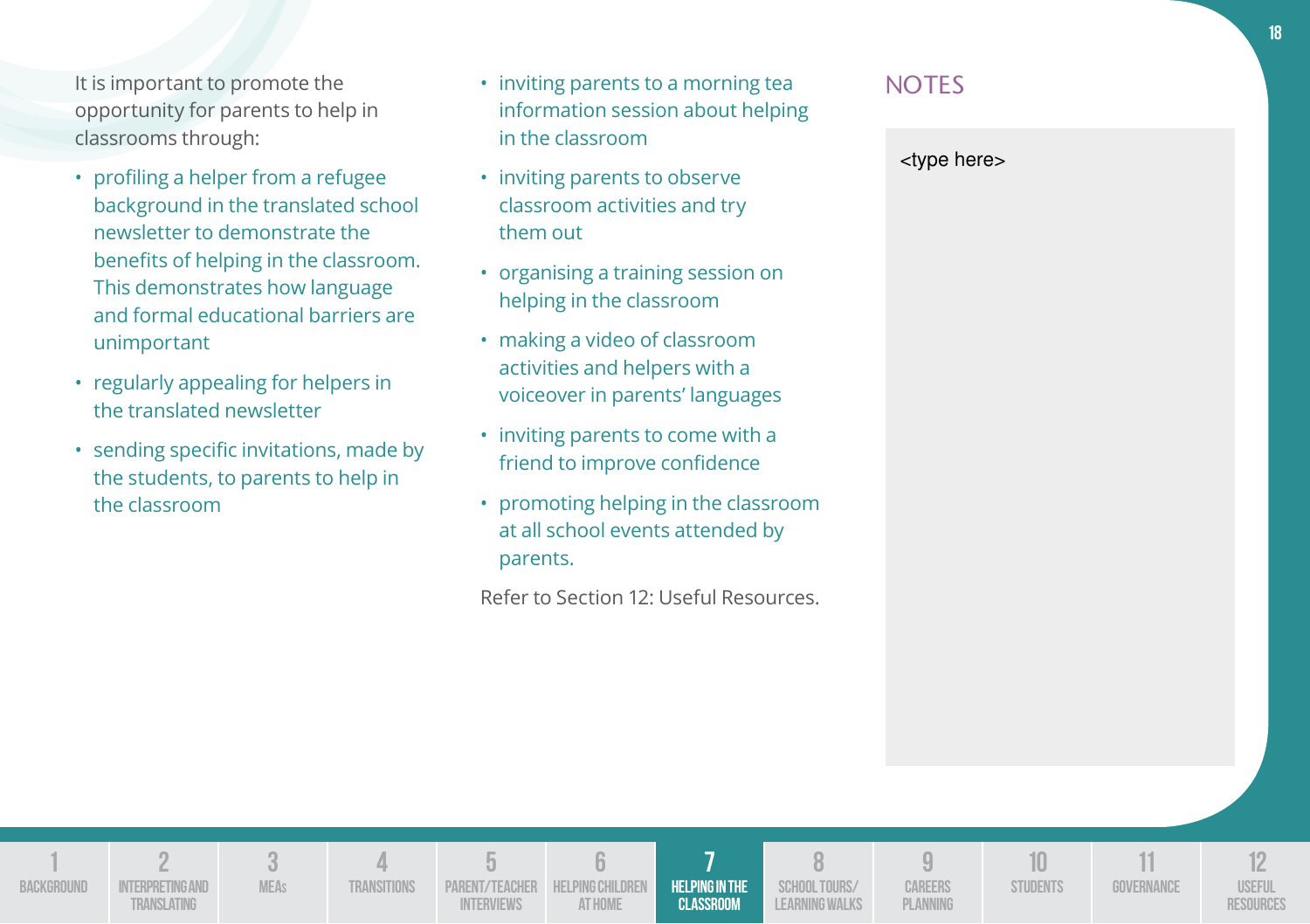## 8. SCHOOL TOURS/LEARNING WALKS

*We were unaware that the school had so many facilities and now we appreciate that our children are educated in such a good environment. We have seen what is important to our children's learning. We've seen things entirely new to us. We consider this country is extremely lucky because we didn't have these kinds of facilities.* (Parent)

*Some parents think the school is not doing enough and children come to school, play and go home. They should have a tour!* (Parent)

### SCHOOL TOURS

**1 BACKGROUND** 

Typically schools conduct regular tours for parents throughout the year, particularly during orientation

programs. Refugee-background parents may be unfamiliar with the layout and extent of school buildings, resources and opportunities provided to their children. Tours provide parents with an important opportunity to get to know the school and also to observe and ask questions about teaching techniques and classroom behaviour in Australia.

These are some key strategies to aid success of a school tour.

- Distribute a translated flyer to promote the tour.
- Ensure an interpreter accompanies the tour.
- Ensure the whole school is covered and that the tour moves through classrooms while lessons are being conducted.
- Introduce parents to reception staff in the front office.
- Explain gender-segregated toilet arrangements and procedures.
- Explain safety arrangements for recreational areas, such as yard-duty teachers.
- If appropriate, explain your school's approach to religion and cultural differences (e.g. halal food, dress code).

Questions and observations during the tour may trigger the need for information to be clarified about particular aspects of curriculum or structure of the school. This can be addressed via an interpreted information session or highly visual or translated parent information booklets.

The school could consider training some parents representing specific community groups to be future tour leaders.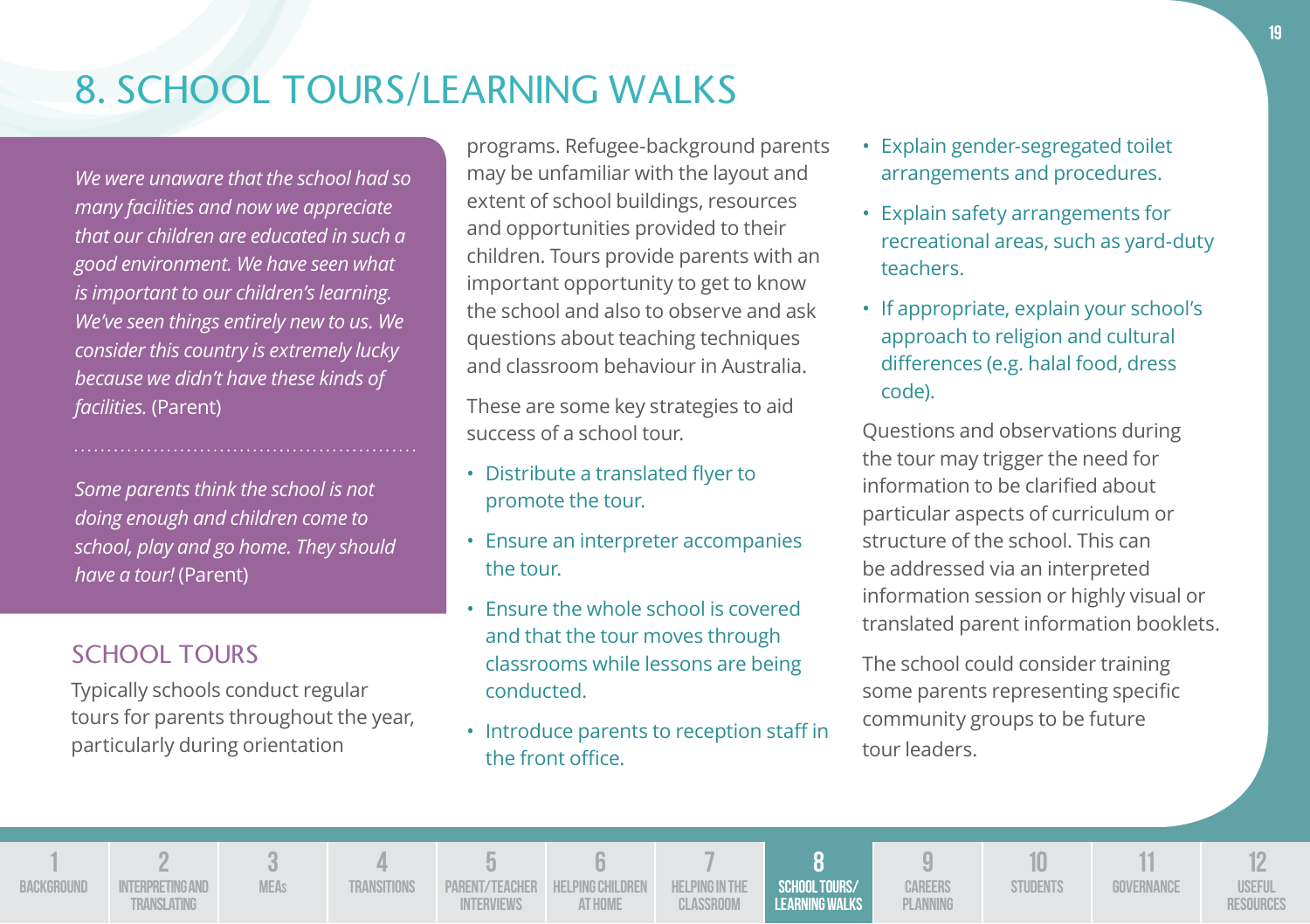### LEARNING WALKS

The practice of learning walks,' while generally used to enhance teaching practice,<sup>2</sup> can be offered to parents in schools where peer observation or instructional rounds are already embedded. For parents from refugee backgrounds, this is an opportunity for them to observe and reflect on the teaching and learning experiences in their children's school. An additional focus of the walk could be the school's overall organisation, ethos and environment. Inviting parents to participate in such observations, with the commitment from leadership to value their feedback, offers the opportunity for a deepening of respectful two-way communication between parents and school personnel.

In considering inviting parents from refugee backgrounds to a learning walk, the following is recommended:

- Conduct a comprehensive briefing to clarify specific aims and expectations of parents.
- Consult with parents to ascertain what they would specifically like to observe on the learning walk (with interpreter).
- Limit observations to visual rather than verbal interactions with teachers or students.
- Use an interpreter for the feedback session.
- Involve the MEA on the learning walk.
- 1www.education.vic.gov.au/school/teachers/support/ pages/ihshareconsiderlw.aspx
- 2 Australian Institute for Teaching and School Leadership*, Looking at Classroom Practice,* 2014, pp. 48–9.

| BACKGROUND | INTERPRETING AND<br><b>TRANSLATING</b> | <b>MEAs</b> | <b><i>RANSITIONS</i></b> | <b>INTERVIEWS</b> | PARENT/TEACHER HELPING CHILDREN HELPING IN THE<br>AT HOME | CLASSROOM | SCHOOL TOURS/<br><b>LEARNING WALKS</b> | <b>CAREERS</b><br>PLANNING | STUDENTS | GOVERNANCE | USEFUL<br><b>ESOURCES</b> |
|------------|----------------------------------------|-------------|--------------------------|-------------------|-----------------------------------------------------------|-----------|----------------------------------------|----------------------------|----------|------------|---------------------------|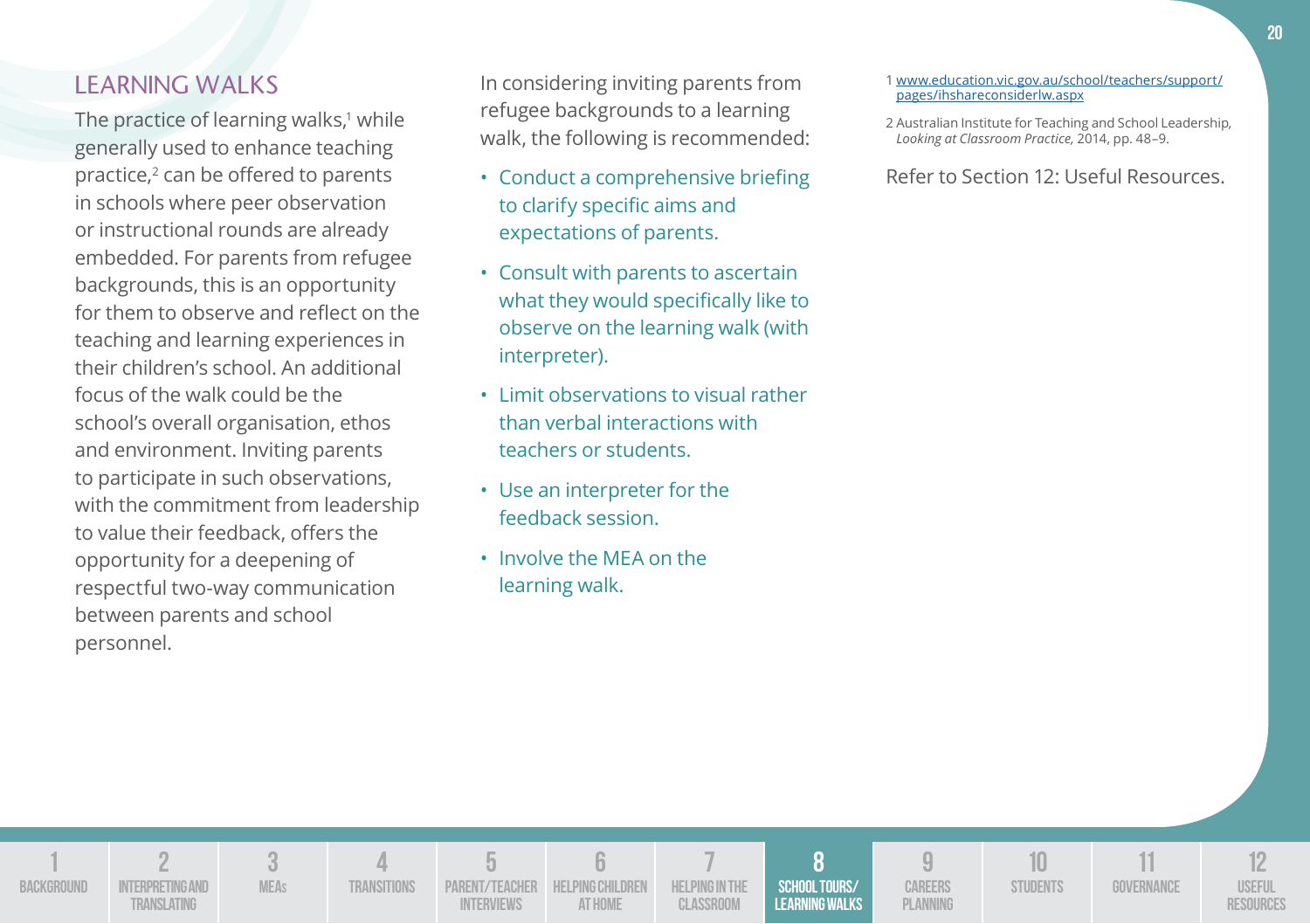#### **21**

## 9. CAREERS PLANNING

*Careers information is new for people from my country because there was no such thing there.* (Parent)

*It's good to see students and parents from refugee backgrounds understanding a range of options that are available, whereas previously boys only talked about being soldiers and girls being nurses.* (School)

The career experiences of parents from refugee backgrounds often differ considerably from the choices experienced by their children in Australia. Parents may be unaware of the range of career opportunities presented to their children and the pathways available to pursue them.

Schools have strategies to provide comprehensive information about career

> **3 MEAs**

**4 Transitions**

**5 PARENT/TEACHER Interviews**

**1 BACKGROUND**  **2**

**Translating**

pathways and Career Conversations<sup>1</sup> is a useful online resource to help parents discuss careers with their children. However, parents from refugee backgrounds relate that this information is not easily accessible. The logistics of managing interpreters at careers information sessions is a challenge for schools, but parents may fail to understand career presentations when information is not interpreted. In order to engage parents in this stage of their child's schooling, they should include them at every step of the process.

To maximise the effectiveness of careers information sessions the following is recommended.

- organise information sessions with interpreters for culturally and linguistically diverse parents
- train a teacher who speaks the language of parents, if available, to deliver the careers information

**7 Helping in the Classroom**

**8 School Tours/ Learning Walks**

**9 Careers Planning**

**6 Helping Children at Home**

- consider multiple interpreters and position them with their language group in a room with audiovisual access to the English presentation
- allocate rooms for different language groups, provide interpreters and rotate subject staff around the rooms to explain pathways related to their subject areas
- brief interpreters before the session to ensure terminology and concepts are accurately interpreted
- do not use bilingual students as interpreters, as they may not understand the concepts and may bias the information in their preferred direction
- support the explanations with visual images, simple diagrams, examples of past students' experiences and presentations by past students

**10 STUDENTS** 

**11 Governance**

**12 Useful Resources**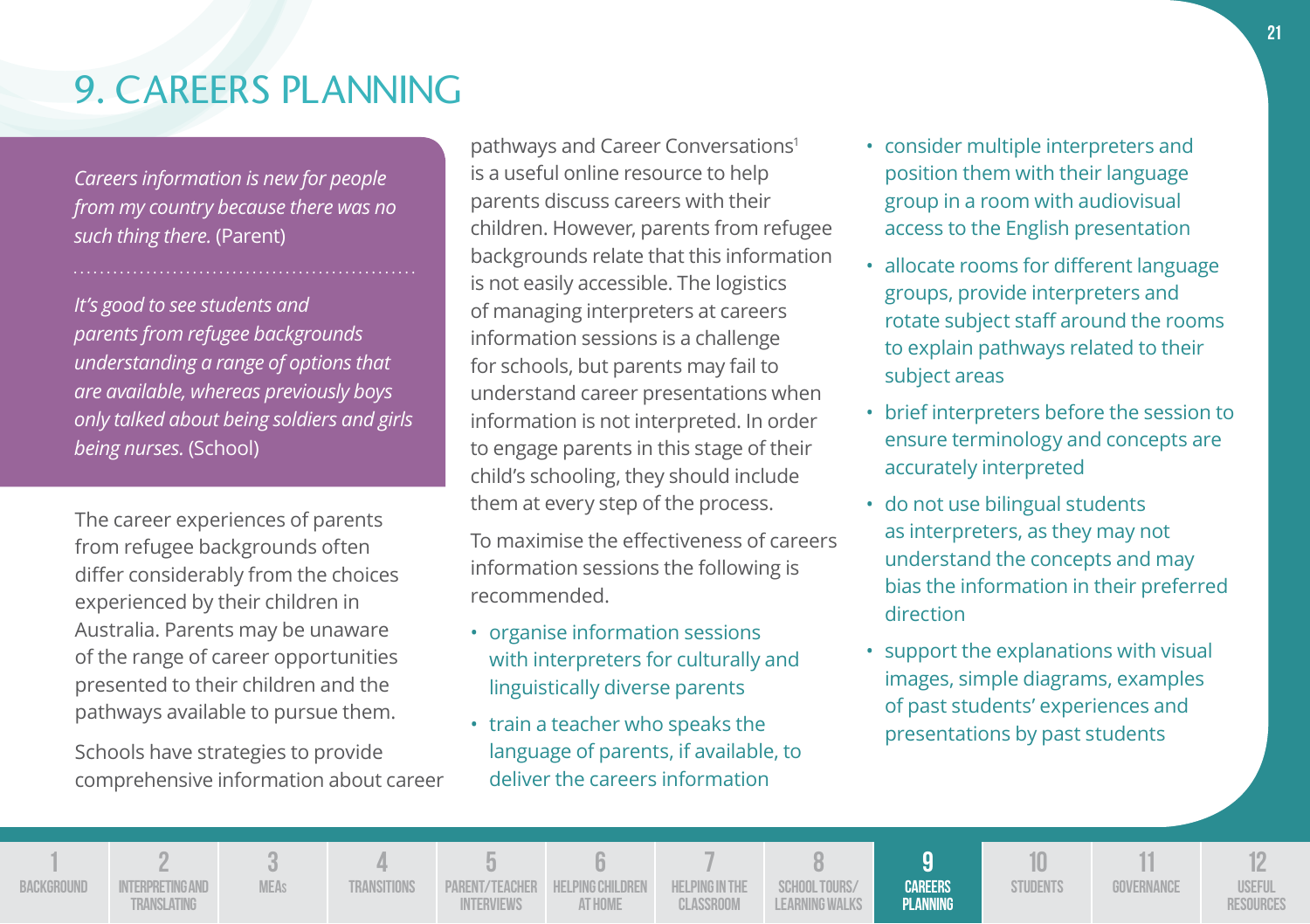- carefully explain terminology, abbreviations and acronyms that schools may take for granted such as pathways, managed individual pathways, vocational education, apprenticeships, VCE, VET, VCAL, and TAFE
- provide translated handouts of the most important information, such as school expectations of Years 11–12 families
- as always, ensure notices about information sessions are translated.
- 1 www.education.vic.gov.au/school/parents/beyond/ Pages/conversation.aspx
- Refer to Section 12: Useful Resources.

## **NOTES**

| <type here=""></type> | <type here=""></type> |
|-----------------------|-----------------------|
|                       |                       |
|                       |                       |
|                       |                       |
|                       |                       |
|                       |                       |
|                       |                       |
|                       |                       |

| BACKGROUND | INTERPRETING AND<br>RANSLATING | <b>MEAs</b> | TRANSITIONS | INTERVIEWS | PARENT/TEACHER HELPING CHILDREN HELPING IN THE SCHOOL TOURS/<br>AT HOME | CLASSROOM | LEARNING WALKS | <b>CAREERS</b><br>PLANNING | <b>STUDENTS</b> | GOVERNANCE | <b>USEFUL</b><br><b>RESOURCE\</b> |
|------------|--------------------------------|-------------|-------------|------------|-------------------------------------------------------------------------|-----------|----------------|----------------------------|-----------------|------------|-----------------------------------|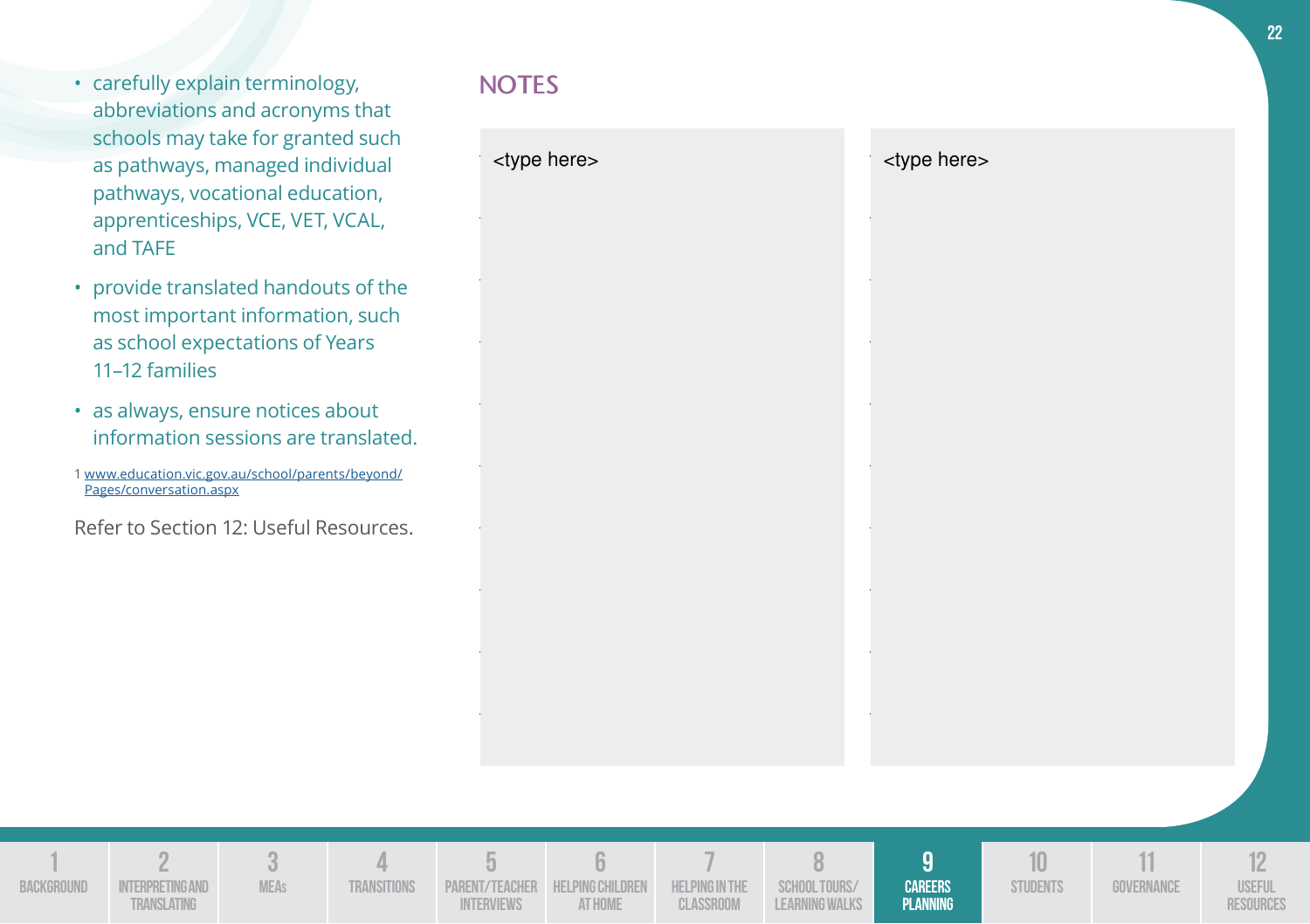## 10. STUDENTS

*Back home, children are able to be disciplined with a stick or cane and when we come to Australia we can't do this. Children take on a different attitude, and it's hard to keep them on a straight road without being able to discipline them with a stick.* (Parent)

*We try to encourage and celebrate positive relationships through acknowledging the great things our kids do. We have to let parents know that this is our philosophy.* (School)

Open two-way partnerships between schools and families are important to support every student to feel safe and comfortable at school. This is a complex and sensitive issue. The impact of the refugee background and experiences of trauma may affect the establishment of

> **3 MEAs**

**4 Transitions**

**5 Parent/Teacher Interviews**

**1 BACKGROUND** 

**2 INTERPRETING AND Translating**

trusting, equal relationships between school staff and families. Equally, the behaviour of some students from refugee backgrounds may be especially impacted, and it is vital that school staff have a solid understanding of the link between trauma, wellbeing, learning and development. DET supports Foundation House Schools Support Program to provide professional learning for people working in schools to understand the refugee experience and the impact this experience has on children, young people and families.<sup>1</sup>

Some families from refugee backgrounds report being confused and disturbed by the way in which schools manage student behaviour. While they appreciate that there are different rules for disciplining children in Australia compared to their home countries, and that rules apply to both teachers and parents, it is valuable for schools

> **6 Helping Children at Home**

to carefully explain their behaviour management approach and how it is closely linked to student engagement and wellbeing. Parents specifically expressed concern in relation to behaviour management and wellbeing approaches that they had never experienced before. They felt that their child's potential lack of understanding of English or cultural norms may interfere with fair treatment by school staff. Translated information about the school's policies on student engagement and behaviour management needs to be distributed upon enrolment and at other opportunities.

Schools are in a good position to promote positive parenting practices, and could do this in many ways and at many opportunities including: facilitating accredited interpreted parenting courses; role-modelling respectful relationships; tailored and interpreted information sessions; and an inclusive

> **10 Students**

**11 Governance**

**12 Useful Resources**

**7 Helping in the Classroom 8 School Tours/ Learning Walks 9 Careers Planning** **23**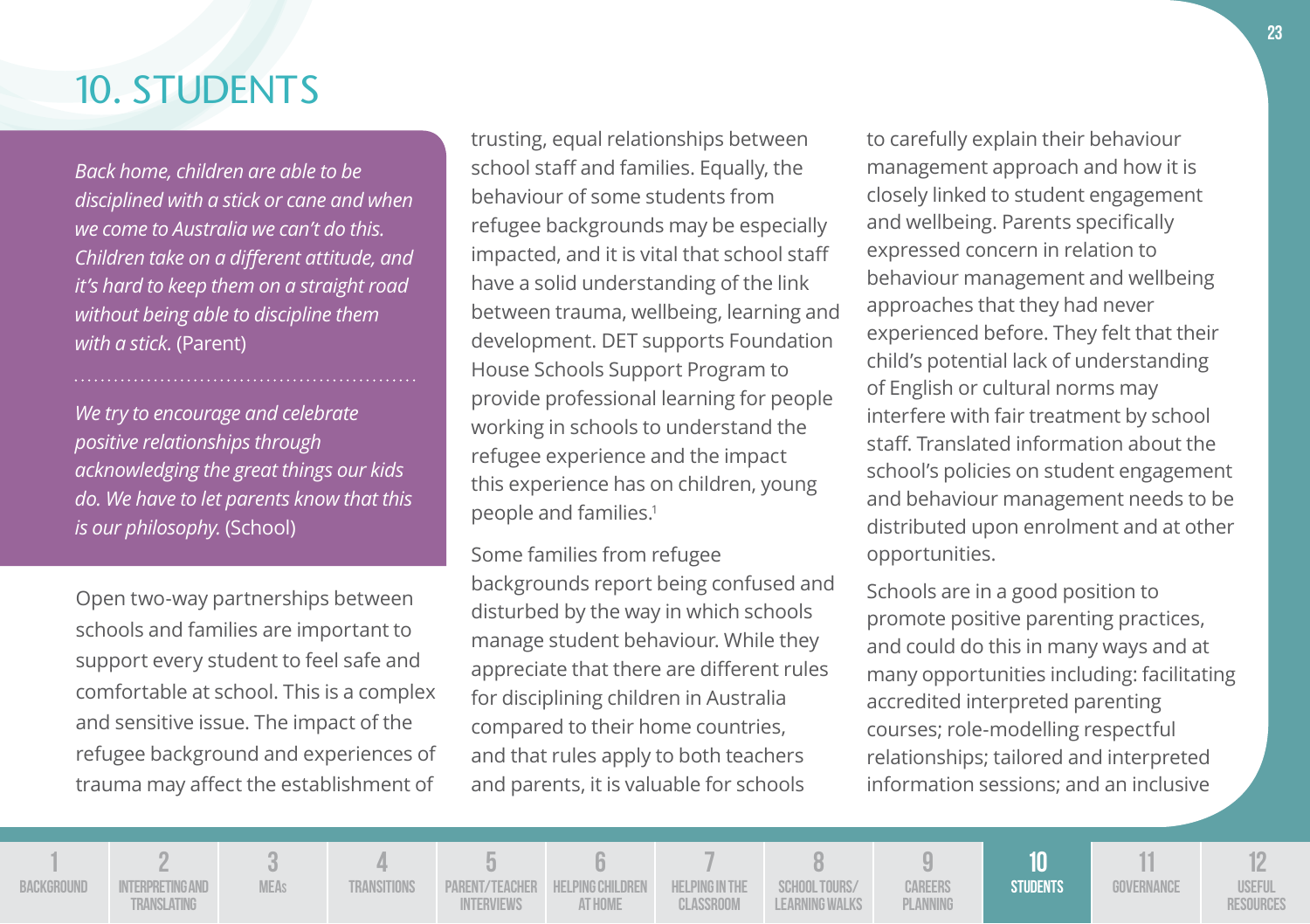approach to reviewing behaviour management policies.

In order to reassure some parents from refugee-backgrounds that their children will not become 'uncontrollable' if corporal punishment is not used, interpreted information sessions are essential. It is important that all such sessions are guided by an awareness of the cross-cultural context that families and schools are experiencing.

Consider including the following details in any information session, which you may co-facilitate with relevant local family services/agencies:

• School discipline is bound by Australian laws which prevent physical punishment. As well, teachers are legally mandated to report suspected child physical and sexual abuse.

> **3 MEAs**

**4 Transitions**

**5 Parent/Teacher Interviews**

**6 HELPING CHILDREN at Home**

**7 Helping in the Classroom**

**8 School Tours/ Learning Walks**

**9 Careers Planning**

**1 BACKGROUND** 

**2 INTERPRETING AND Translating**

- There is sound research that when physical punishment is used, children learn to take an aggressive approach. Respectful behaviour management practices are effective.
- Behaviour management policies are closely linked to student engagement policies that emphasise respectful relationships.
- Unacceptable behaviour (for students, staff and parents) includes verbal and physical abuse, bullying, racism, inappropriate use of technology, and substance abuse.
- Information about these behaviours is provided to all students throughout their school life in a variety of ways including units of work, information sessions, and external speakers and programs.
- Many schools include social skills programs within their curriculum in order to encourage positive behaviours and respectful relationships.
- The whole school community (staff, parents and students) contribute to regular reviews of all policies, including student engagement and wellbeing.

Parents state they often speak to the MEA about any concerns they have for their child's welfare, so the MEA needs to be well supported by the school Wellbeing team. (see Section 3: Multicultural Education Aides).

1 www.foundationhouse.org.au/2015\_calendar

**10 Students**

**11 Governance**

**12 Useful Resources**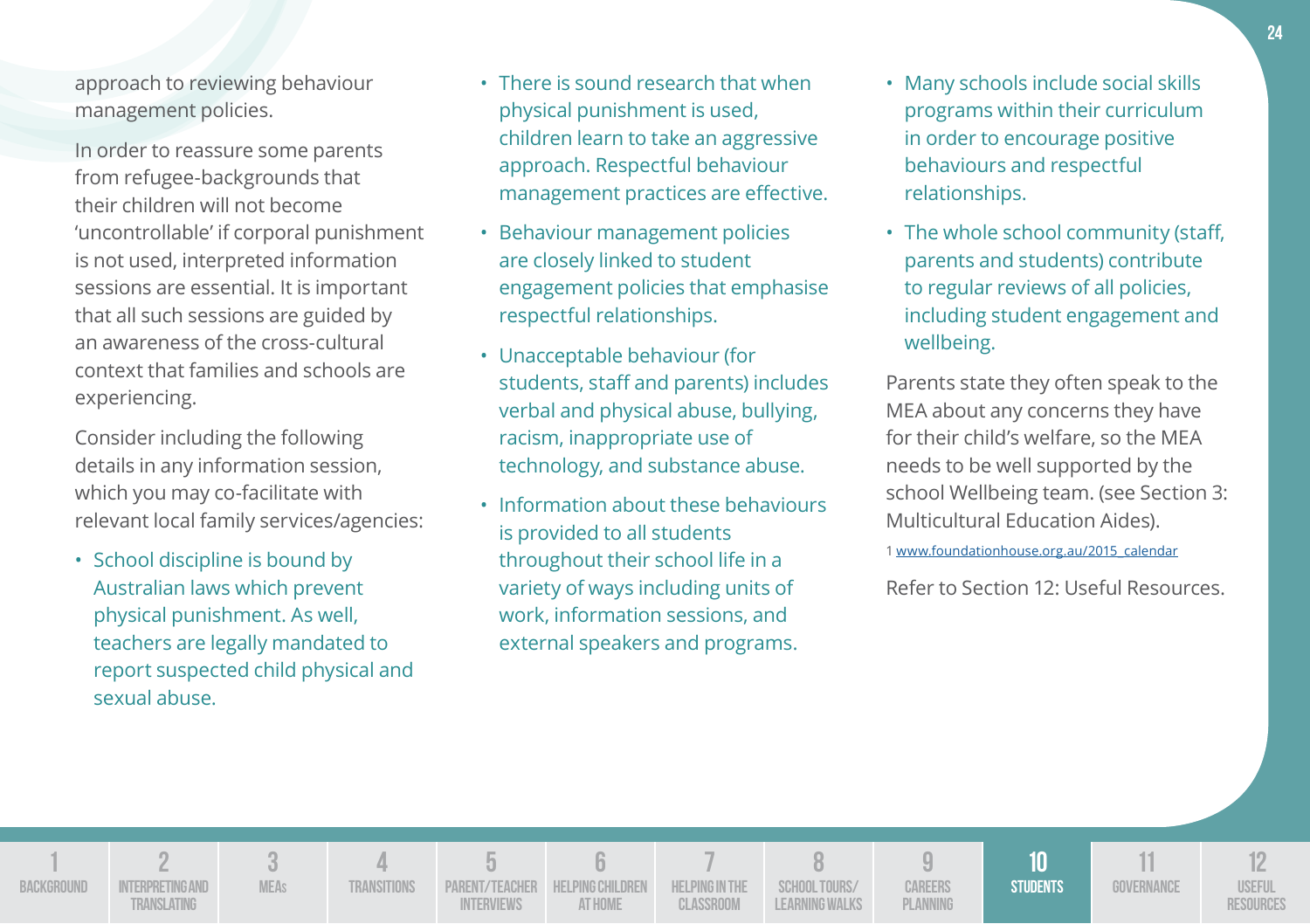## 11. GOVERNANCE

*I didn't know about focus groups, but would like to contribute if it helps the children.* (Parent)

*My ultimate aim is for the group of advisers to be a voice, to be attached to the school and associated with School Council. There's insufficient connection with all the school's communities now that the school is being joined by a lot more Arabic speaking students and their parents. School committees are not reflective of the growing groups.* (School)

Parent focus groups and school councils or boards are invaluable ways for parents to contribute to the school community. Participation by refugeebackground families in these processes provide an opportunity for them to understand and be a part of the school's governance and consequently deepen their understanding of the complexity of the Australian education system. Such opportunities may have been rare in their home countries, so it is important for schools to familiarise parents with this aspect of belonging to a school community.

In explaining the governance structure, schools should include the main points appropriate to their school council and focus groups processes. The following may be relevant points to cover during a briefing for parents from refugee backgrounds.

### SCHOOL COUNCIL

- All parents may nominate for school council, regardless of whether they speak English.
- The primary focus of the school council is to assist the principal in making major decisions and managing school finances. The council also considers school policies.
- Nominated council members commit to attending and participating in regular meetings.
- Only members of the school council can vote but other parents are welcome to observe school council meetings.
- Parents benefit from contributing to the children's education through the school council and children benefit from their input.

**1 BACKGROUND 2 INTERPRETING AND Translating 3 MEAs 4 Transitions 5 Parent/Teacher Interviews 6 Helping Children at Home 7 Helping in the Classroom 8 School Tours/ Learning Walks 9 Careers Planning 10 STUDENTS 11 Governance 12 Useful Resources**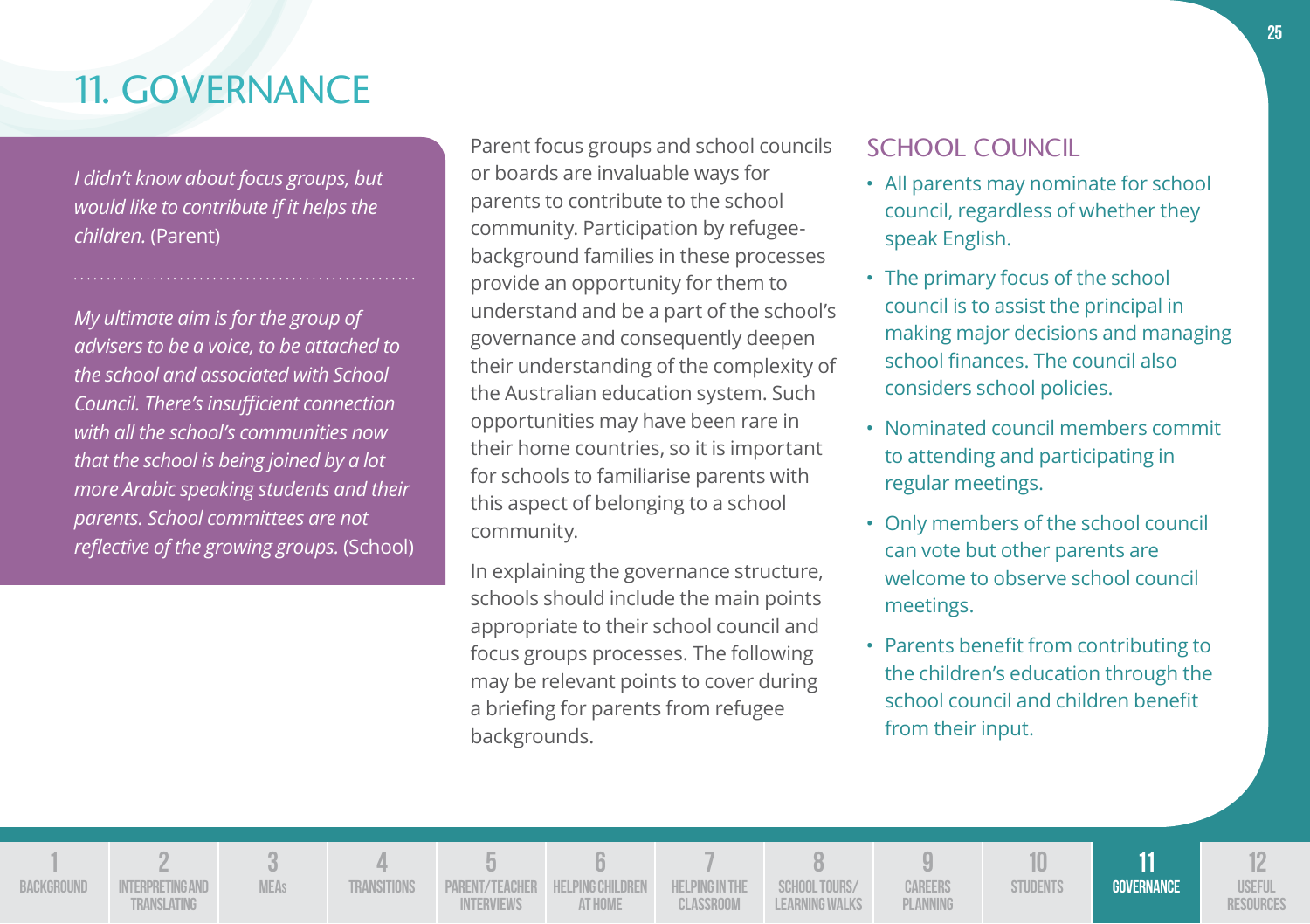### FOCUS GROUPS

- All parents may join a focus group.
- Focus groups differ from volunteer roles in the school, in that they contribute to the management of areas which are important to the school. Focus groups give parents a voice in the running of the school.
- Focus groups discuss selected areas of school governance to provide advice to the school council. Areas might include such topics as finances, fundraising, the school environment, literacy and numeracy practices.
- A focus group initially receives an explanation of what is currently happening in the school in a particular topic area, and parents are invited to provide feedback to guide the focus group's approach to school council.

Schools and parents may identify barriers to participation in school governance. The following advice can help overcome these barriers.

- Ensure the council meeting room can accommodate an interpreter.
- Summarise and translate briefing papers.
- Utilise the MEA to facilitate a comprehensive orientation to the council or group and procedures.
- Buddy parents from refugee backgrounds with experienced council members who can act in a supporting role.
- Create an opportunity for observation of a school council meeting before making a commitment to joining the council.

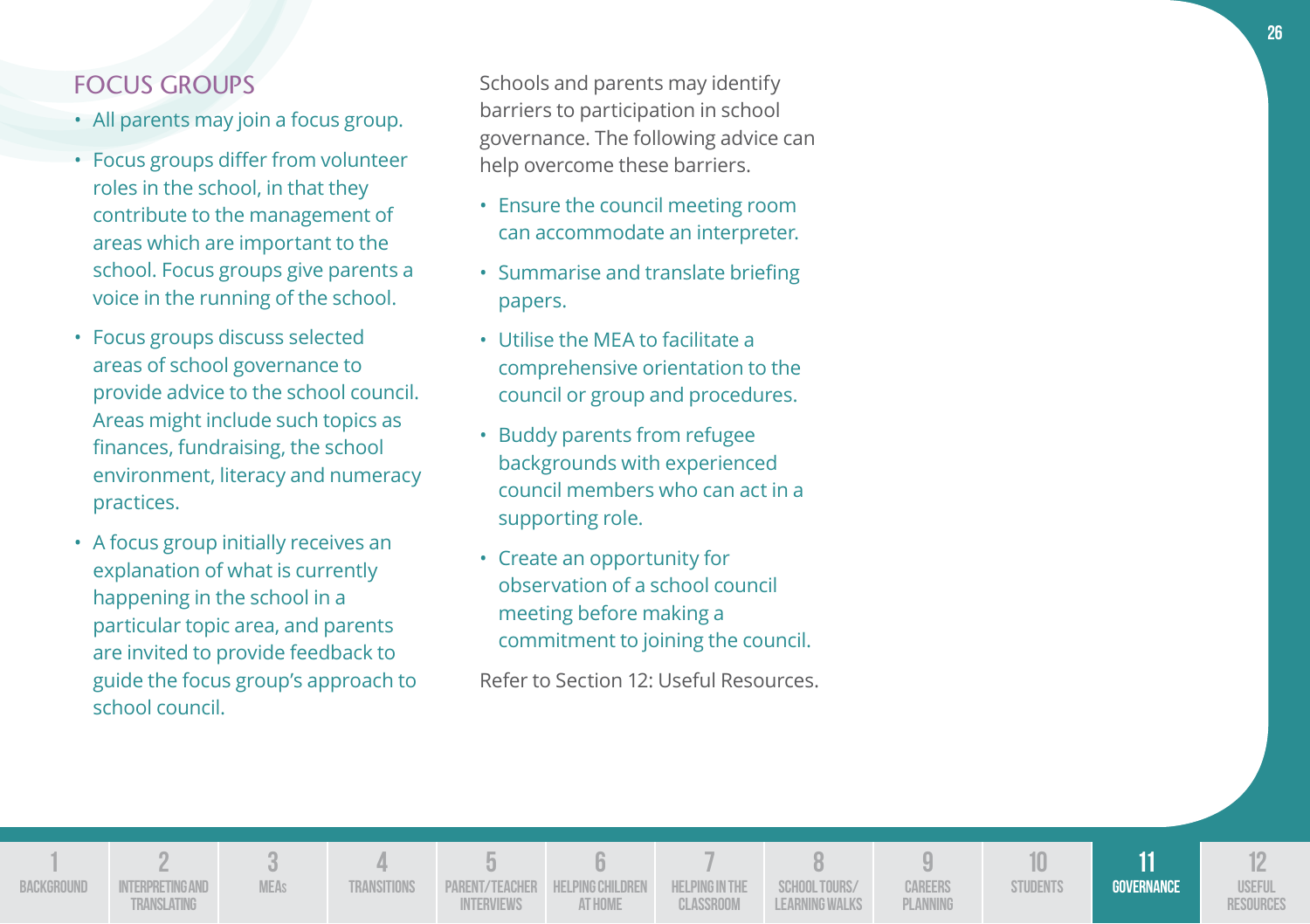## 12. USEFUL RESOURCES

### 2. INTERPRETING AND TRANSLATING

### *Talking in Tune:*

fuse.education.vic.gov.au/pages/View. aspx?id=2650e1bd-555d-455c-a7a3-a742 042d4554&Source=%252fpages%252fVi ew.aspx%253fpin%253dJ5HJL4

*Interpreting and Translating (DET):*  www.education.vic.gov.au/school/ principals/management/Pages/ translate.aspx

*Caring for Refugee Patients in General Practice: A Desktop Guide (4th ed.) Victoria:* refugeehealthnetwork.org.au/desktopguide-victoria

### 3. MULTICULTURAL EDUCATION AIDES

*MEA Handbook:* 

www.education.vic.gov.au/documents/ school/teachers/teachingresources/ diversity/eal/meahandbook.pdf

### 4. TRANSITIONS

*Talk's In: Families of refugee background and schools in dialogue:* www.foundationhouse.org.au/talksfamilies-refugee-background-schoolsdialogue

*Raising Children in Australia: A resource kit for early childhood services working with parents from African backgrounds:* www.foundationhouse.org.au/ contact-us

*Beaut Buddies: A school-based peer support Transition Program:* www.foundationhouse.org.au/schoolsrefugees-resource-1-beaut-buddiesschool-based-peer-support-transitionprogram

*Schools in for Refugees: A Whole-School Approach to Supporting Students of Refugee Background (2nd Edn):* www.foundationhouse.org.au/schoolsin-for-refugees

**Department of Education and Training website > Parents, Professionals and Service Providers:**

www.education.vic.gov.au/childhood/ parents/Pages/default.aspx

### 6. HELPING CHILDREN AT HOME

**201 Literacy and Maths Tips to Help Your Child Booklet:** 

www.education.vic.gov.au/school/ parents/involve/Pages/literacynum.aspx

**201 Literacy and Maths Tips to Help Your Child Booklets Translated:**  www.education.vic.gov.au/ school/parents/involve/Pages/ literacynumtrans.aspx

**Learning Beyond the Bell:**  cmy.net.au/article/learning-beyond-bell

**1 BACKGROUND 2 Interpreting and Translating 3 MEAs 4 Transitions 5 Parent/Teacher Interviews 6 Helping Children at Home 7 Helping in the Classroom 8 School Tours/ Learning Walks 9 Careers Planning 10 STUDENTS 11 Governance 12 Useful Resources**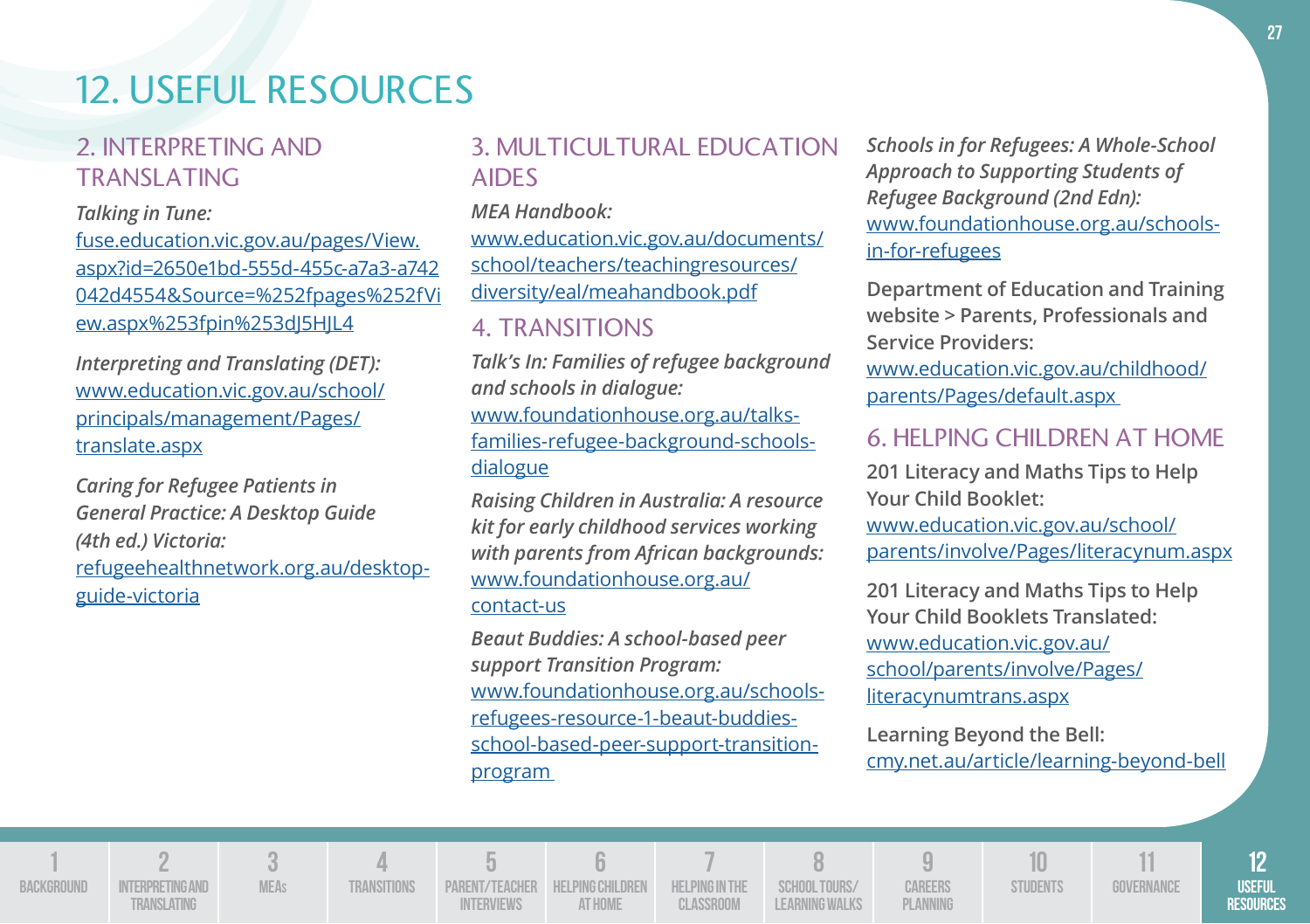### 7. HELPING IN THE CLASSROOM

**Languages and Multicultural Education Resource Centre (LMERC):** www.education.vic.gov.au/school/ teachers/support/pages/lmerc.aspx

### 8. SCHOOL TOURS/LEARNING **WALKS**

**Looking at Classroom Practice:**  www.aitsl.edu.au/docs/defaultsource/classroom-practice/looking\_ at clasroom practice interactive. pdf?sfvrsn=8

### 9. CAREERS PLANNING

**Career Conversations:** www.education.vic.gov.au/school/ parents/beyond/Pages/conversation. aspx

**Engaging Parents in Career Conversations (EPICC) Framework:** www.education.vic.gov.au/school/ teachers/teachingresources/careers/ parentsframe/Pages/default.aspx

**Victorian Careers Curriculum Framew***o***rk:**

www.education.vic.gov.au/school/ teachers/teachingresources/careers/ carframe/Pages/framework.aspx

### 10. STUDENTS

**Engagement and Wellbeing:**  www.education.vic.gov.au/school/ principals/participation/Pages/ reengagewellbeing.aspx

*SAFEMinds:*  www.education.vic.gov.au/school/ teachers/health/Pages/safeminds. aspx

*Headspace:*  www.headspace.org.au *Calmer Classrooms:* www.ccyp.vic.gov.au/ childsafetycommissioner/downloads/ calmer\_classrooms.pdf

*Schools in for Refugees: A Whole-School Approach to Supporting Students of Refugee Background (2nd Edn):* www.foundationhouse.org.au/ schools-in-for-refugees

### 11. GOVERNANCE

**Parents Victoria:**  www.parentsvictoria.asn.au

**Introduction to School Councils:** www.education.vic.gov.au/ school/parents/involve/Pages/ schoolcouncilguide.aspx

**Remember your local library**

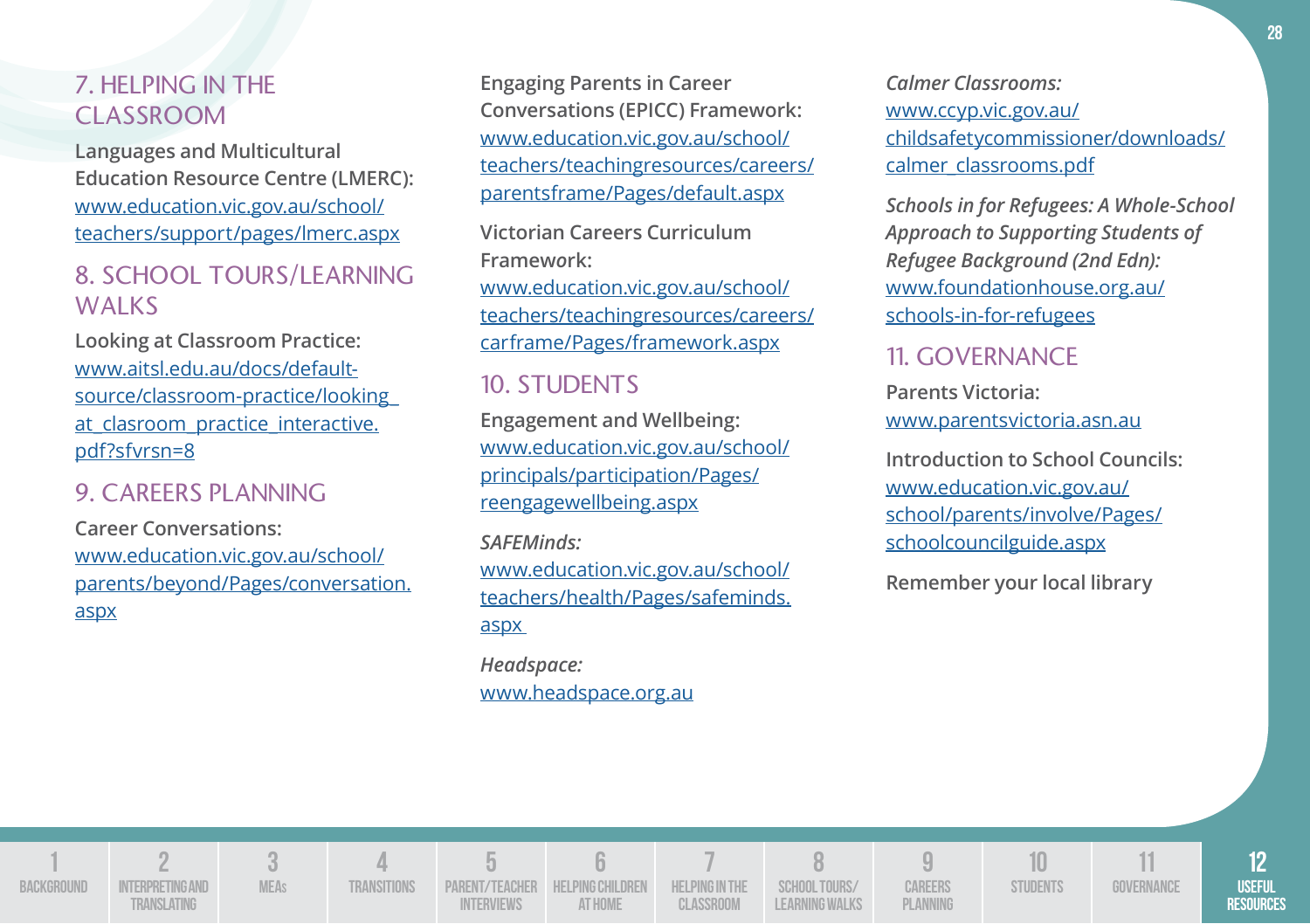## THANK YOU

This guide represents the outcomes of many meetings between parents from refugee backgrounds and school leadership teams. Their contribution to the project was invaluable and their patience immeasurable. Parents willingly shared their own, sometimes difficult, educational and life experiences. School teams openly received suggestions for improving school practices and implemented changes. There was a sense of equality and respect between the two groups. Their sustained hard work provides many innovative approaches to parent engagement in schools and we thank them for their dedication and generosity.

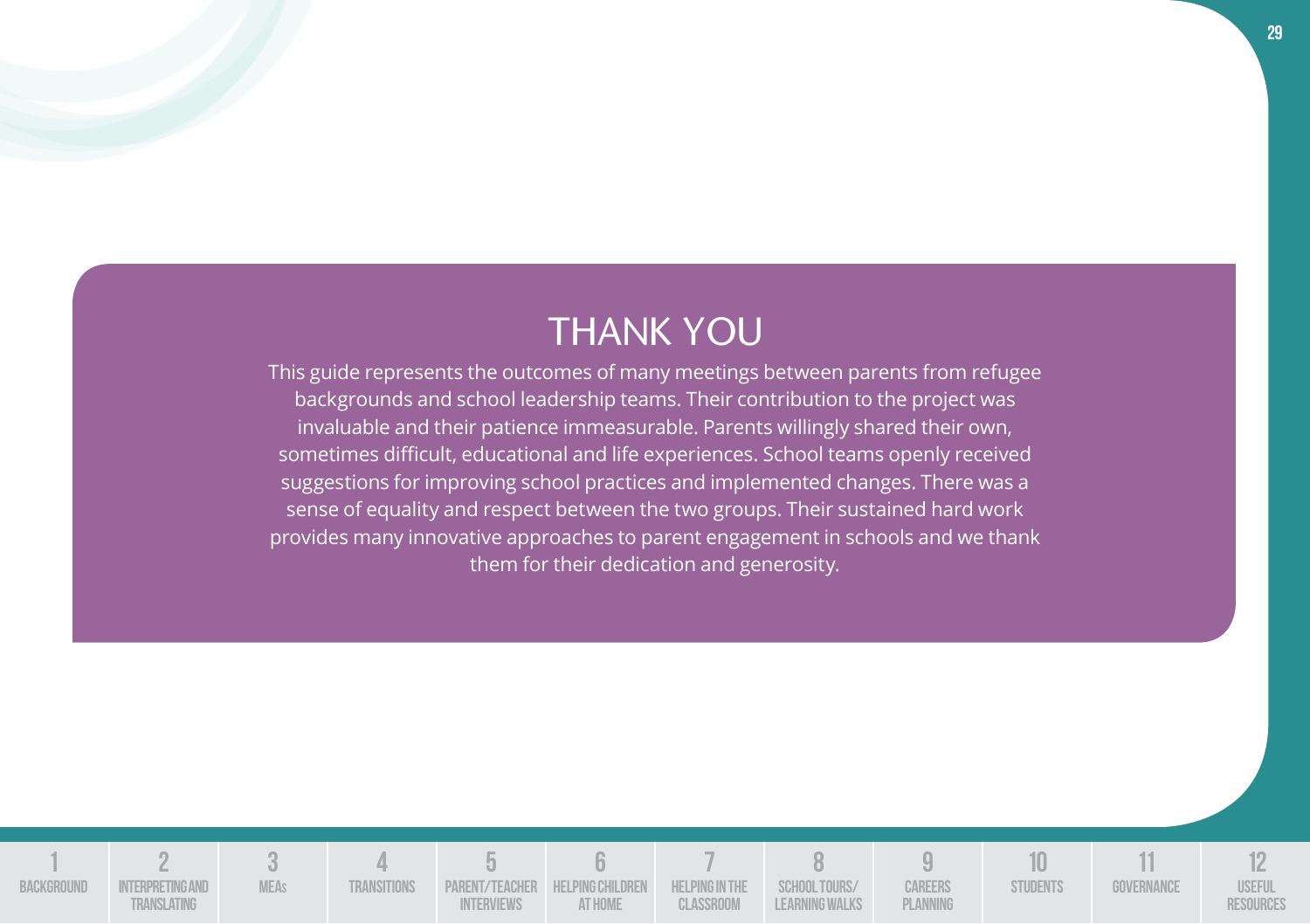Victorian Foundation for Survivors of Torture Inc.

- A: 4 Gardiner Street, Brunswick, Victoria 3056, Australia
- E: info@foundationhouse.org.au
- W: www.foundationhouse.org.au
- T: 03 9388 0022

© The Victorian Foundation for Survivors of Torture Inc. 2015. First published May 2015

All rights reserved. Material in this resource may be reproduced, translated or adapted to meet local needs without prior permission, subject to acknowledgement of this resource. No commercial use or sale permitted.





This guide has been produced in consultation with parents from refugee backgrounds, school principals, teachers and multicultural education aides from around Victoria, to support schools partnering with families from refugee backgrounds to enhance access to their children's learning. Readers are reminded that this is a guide only. The Victorian Foundation for the Survivors of Torture Inc. cannot be held responsible for error or any consequences arising from the use of information contained in this guide. The Victorian Foundation for the Survivors of Torture Inc. disclaims all responsibility for any loss or damage which may be suffered or caused by any person relying on the information contained herein.

*ISBN 978-0-9874334-2-8 Schools and Families in Partnership: A Desktop Guide to Engaging Families from Refugee Backgrounds in their Children's Learning*

*ISBN 978-09874334-3-5 Schools and Families in Partnership: A Desktop Guide to Engaging Families from Refugee Backgrounds in their Children's Learning* (PDF)

Photo Credit: Shutterstock